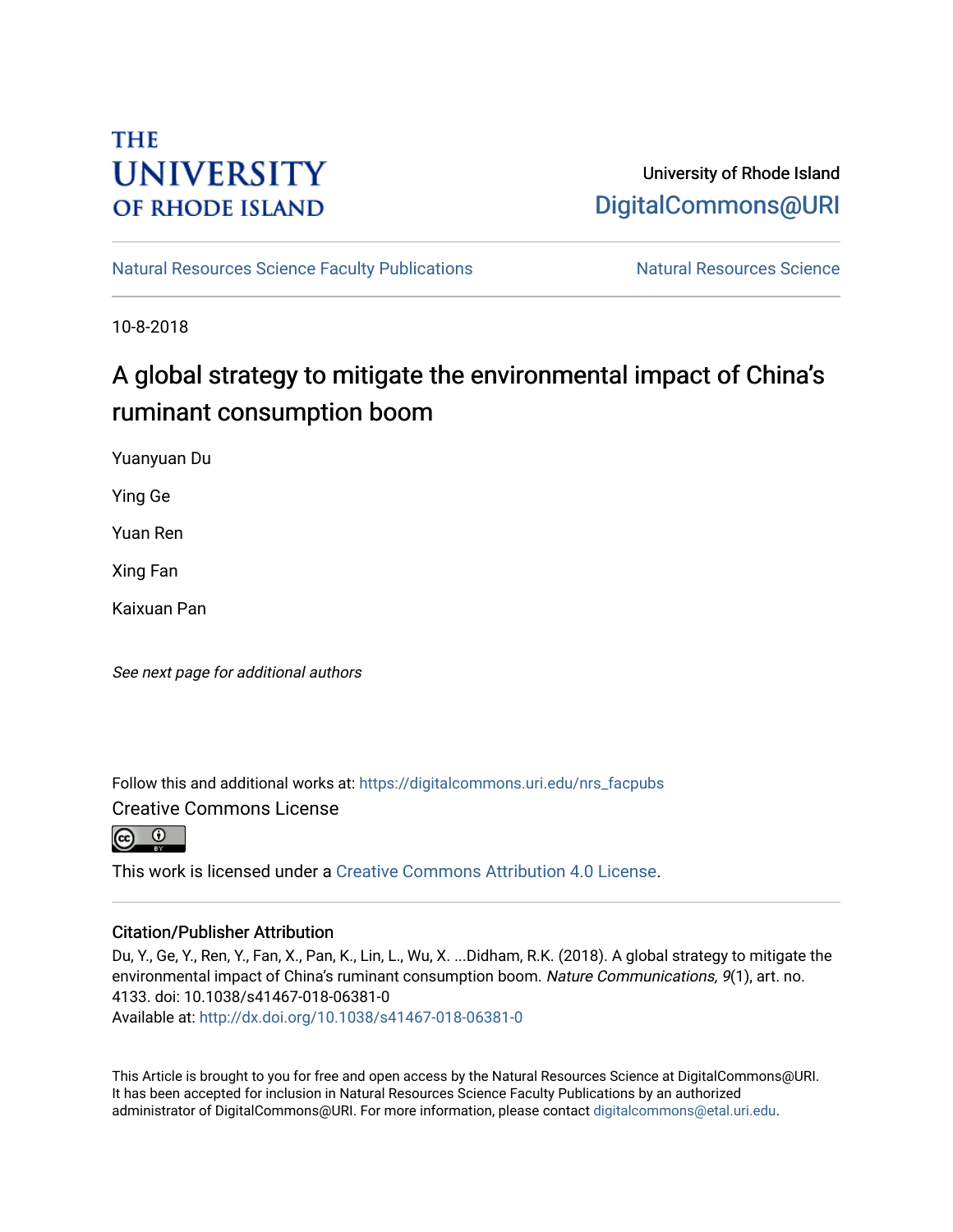### Authors

Yuanyuan Du, Ying Ge, Yuan Ren, Xing Fan, Kaixuan Pan, Linshan Lin, Xu Wu, Yong Min, Laura A. Meyerson, Mikko Heino, Scott X. Chang, Xiaozi Liu, Feng Mao, Guofu Yang, Changhui Peng, Zelong Qu, Jie Chang, and Raphael K. Didham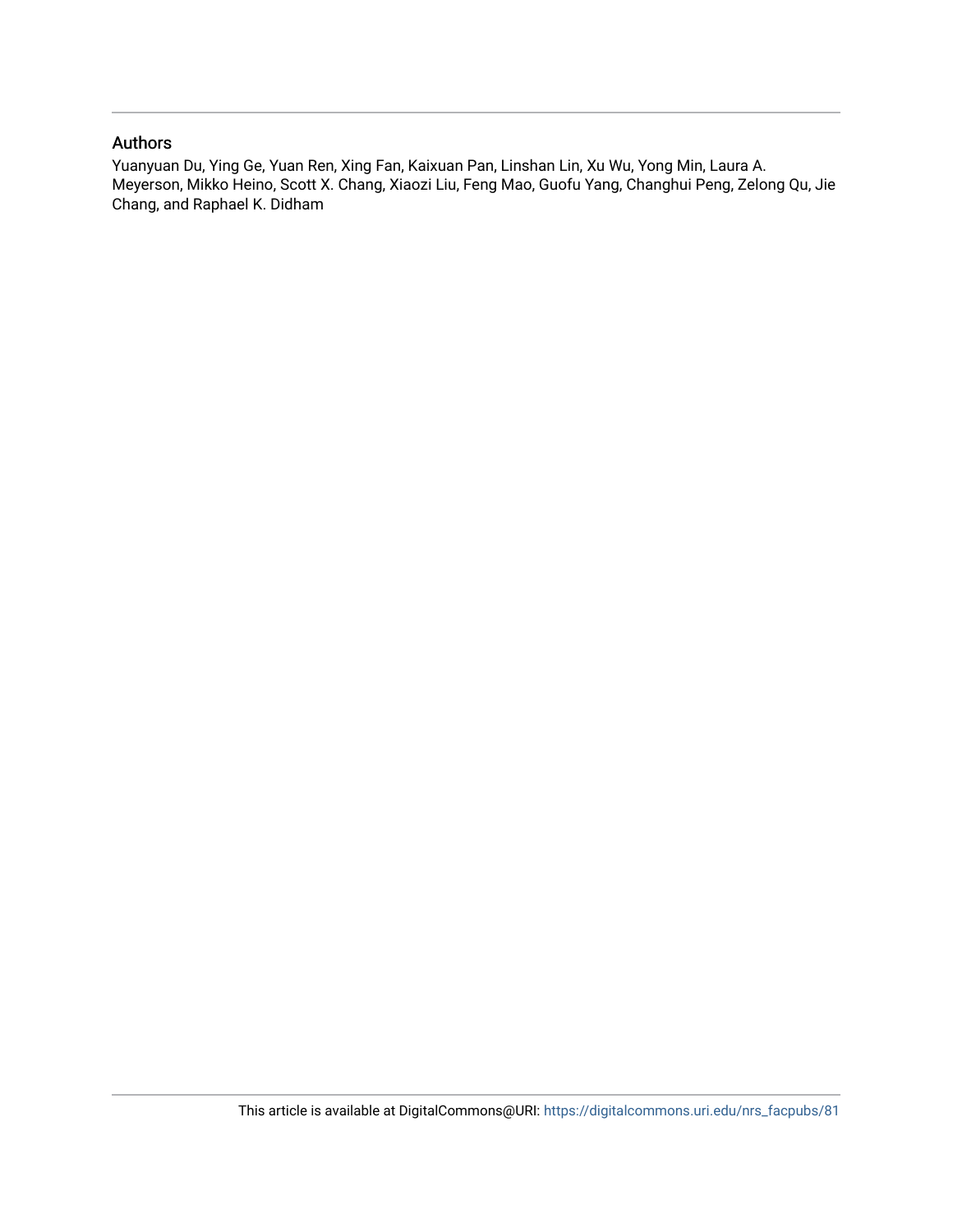

## ARTICLE

DOI: 10.1038/s41467-018-06381-0 **OPEN**

# A global strategy to mitigate the environmental impact of China's ruminant consumption boom

Yua[n](http://orcid.org/0000-0002-9387-3921)yuan Du<sup>1</sup>, Ying Ge<sup>1,2</sup>, Yuan Ren<sup>1</sup>, Xing Fan<sup>1</sup>, Kaixuan Pan<sup>1</sup>, Linshan Lin<sup>1</sup>, Xu Wu<sup>3,4</sup>, Yong Min 6,[5](http://orcid.org/0000-0002-9387-3921), Laura A. Meyerso[n](http://orcid.org/0000-0002-1283-3865)⋒ <sup>[6](http://orcid.org/0000-0002-1283-3865)</sup>, Mikk[o](http://orcid.org/0000-0003-2928-3940) Heino⋒ <sup>7,8</sup>, Scott X. Chang<sup>9</sup>, Xiaozi Liu<sup>10</sup>, Feng Mao<sup>11</sup>, Guofu Yang<sup>1</sup>, Chan[g](http://orcid.org/0000-0002-3601-5402)hui Peng<sup>[1](http://orcid.org/0000-0002-3601-5402)2</sup>, Zelong Qu<sup>1</sup>, Jie Chang 1,2 & Raphael K. Didham<sup>13,14</sup>

Rising demand for ruminant meat and dairy products in developing countries is expected to double anthropogenic greenhouse gas and ammonia emissions from livestock by 2050. Mitigation strategies are urgently needed to meet demand while minimizing environmental impacts. Here, we develop scenarios for mitigating emissions under local vs global supply policies using data from 308 livestock farms across mainland China, where emissions intensities are ~50% higher than those in developed nations. Intensification of domestic production and globalized expansion through increased trade result in reductions in global emissions by nearly 30% over a business-as-usual scenario, but at the expense of trading partners absorbing the associated negative externalities of environmental degradation. Only adoption of a mixed strategy combining global best-practice in sustainable intensification of domestic production, with increased green-source trading as a short-term coping strategy, can meet 2050 demand while minimizing the local and global environmental footprint of China's ruminant consumption boom.

 $1$  College of Life Sciences, Zhejiang University, Hangzhou 310058, China. <sup>2</sup> Sustainable Development Research Center, Zhejiang University, Hangzhou 310058, China. <sup>3</sup> School of Economics, Zhejiang University, Hangzhou 310058, China. <sup>4</sup> Zhejiang Economic Information Center (Zhejiang Center for Climate Change and Low-carbon Development Cooperation), Hangzhou 310006, China. <sup>5</sup> College of Computer Science, Zhejiang University of Technology, Hangzhou 310024, China. <sup>6</sup>Natural Resources Science, University of Rhode Island, Woodward Hall, 9 East Alumni Avenue, Kingston, RI 02881, USA. <sup>7</sup> Department of Biology, University of Bergen, PO Box 7803Bergen N-5020, Norway. <sup>8</sup> Institute of Oceanography, National Taiwan University, Taipei 106, Taiwan. <sup>9</sup> Department of Renewable Resource, University of Alberta, Edmonton T6G 2E3 Alberta, Canada. <sup>10</sup> Institute of Economics, Academia Sinica, Taipei 115, Taiwan. <sup>11</sup> School of Geography, Earth and Environmental Sciences, University of Birmingham, Birmingham B15 2TT, UK. <sup>12</sup> Center of CEF/ESCER, Department of Biological Science, University of Quebec at Montreal, Montreal H3C 3P8, Canada. <sup>13</sup> School of Biological Sciences, The University of Western Australia, M092, 35 Stirling Highway, Crawley, WA 6009, Australia. <sup>14</sup> CSIRO Land and Water, Centre for Environment and Life Sciences, 147 Underwood Ave, Floreat, WA 6014, Australia. Correspondence and requests for materials should be addressed to J.C. (email: [jchang@zju.edu.cn](mailto:jchang@zju.edu.cn)) or to R.K.D. (email: [raphael.didham@csiro.au](mailto:raphael.didham@csiro.au))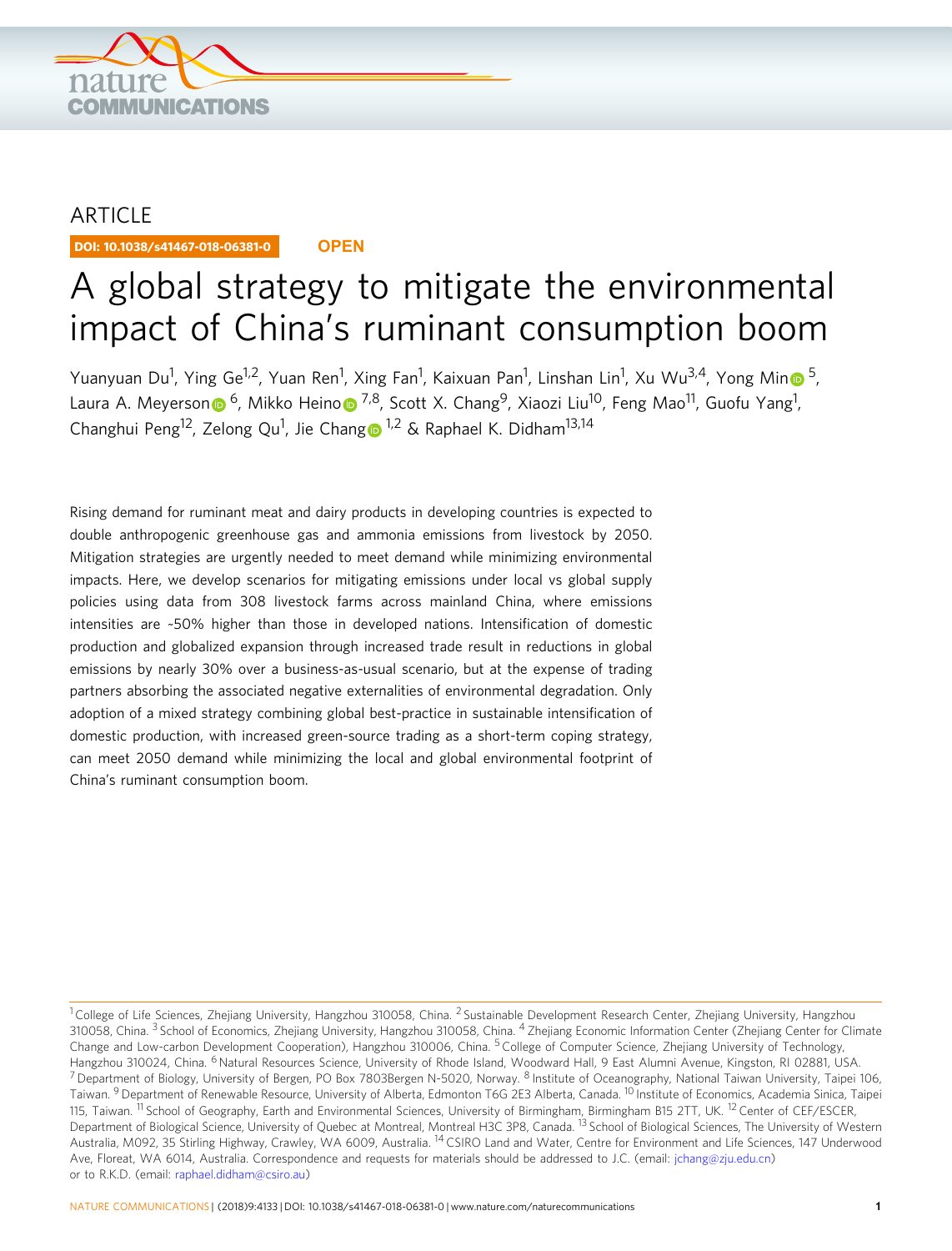uminant production is one of the major contributors to<br>global environmental degradation<sup>1-4</sup>. Beef, mutton, and<br> $(CHC)$  emissions<sup>2</sup> and 75% of composition<sup>5</sup> (NH) emissions<sup>5</sup> in the global environmental degradation<sup>[1](#page-11-0)-4</sup>. Beef, mutton, and milk production contributes 80% of total greenhouse gas (GHG) emissions<sup>[2](#page-11-0)</sup> and 7[5](#page-11-0)% of ammonia (NH<sub>3</sub>) emissions<sup>5</sup> in the livestock sector. Globally, the GHG emissions from ruminant production have caused US\$679 billion in damage costs to ecosystems, and US\$13 billion in damage costs to human health $2,6,7$  $2,6,7$ . The  $NH<sub>3</sub>$  emissions from ruminant production have substantial negative effects on the local environment, such as atmospheric haze and nitrogen deposition, leading to human health impacts and eutrophication<sup>[5,8,9](#page-11-0)</sup>. For example, in the United States the damage costs of NH<sub>3</sub> emissions from the production of livestock export products are estimated to be even higher than the net market value of the exported food $10,11$ .

The global consumption of ruminant products has been rising dramatically in the past two decades. Half of the global ruminant meat demand and two thirds of global milk demand are predicted to come from developing nations by 2050, especially China and India<sup>1,12</sup>. Without effective action in developing nations, rising demand for ruminant products is likely to push the global environment close to or beyond a sustainable threshold (the planetary boundary: refs. <sup>[13](#page-11-0)–[15](#page-11-0)</sup>). Given the increasing globalization of trade and environmental damage<sup>16,17</sup>, the mitigation strategies adopted in developing nations will have an important effect on the livelihoods and welfare of both developing and developed nations.

China is arguably the most important new consumer market for ruminant products $18,19$ , and consumption is increasing rapidly<sup>[20](#page-11-0)</sup>. However, the burgeoning demand for ruminant products in China has been met with relatively little regard for environmental impacts thus far. Certainly, over the past 3 years, the Chinese government has adopted a range of policies aimed at reducing livestock pollution, but only a few of these have been specifically targeted at ruminant production<sup>[21](#page-11-0),[22](#page-11-0)</sup>. Similarly, in other developing nations, policy changes to mitigate the environmental impacts of ruminant production have also been slow in coming. For instance, it was not until 2009 that Brazil issued public policies and interventions in beef and soy supply chains to slow Amazon deforestation<sup>23</sup>, and India only recently developed policy on manure management to reduce GHG emissions in the dairy sector<sup>24</sup>. The key problem for developing nations, and for the world, remains the relatively neglected connection between ruminant consumption and environmental degradation.

Here we evaluate policy options for meeting the demand for ruminant products in China, while minimizing local and global GHG and  $NH<sub>3</sub>$  emissions to 2050. We first develop a dynamic model to analyze the GHG (CH<sub>4</sub>, N<sub>2</sub>O, CO<sub>2</sub>) and NH<sub>3</sub> emissions along ruminant production chains (feed crop planting, primary feed processing, completed feed processing, livestock rearing, and livestock product processing; Supplementary Figs 1, 2; Supplementary Tables 1-10) using both mass balance assessment and life cycle assessment. These assessments are based on a field survey of 308 ruminant farms (beef cattle, dairy cattle, and sheep) across all 31 provinces of mainland China, and extensive literature review. We then develop a series of scenarios for mitigating emissions under a range of local vs global supply policies. After comparing the local and transferred emissions among these scenarios, we find that a mixed strategy combining global best practice in sustainable intensification of domestic production with increased greensource trading with low emission nations can produce the greatest reduction in global emissions over a business-as-usual scenario.

#### Results

Booming consumption of ruminant products. The consumption of ruminant meat increased exponentially in China from the early 1990s (Fig. [1a](#page-4-0)) and dairy products increased from the early 2000s (Fig. [1](#page-4-0)b) when per capita incomes began to rise. As a consequence, the proportion of ruminant meat in total dietary meat consumption (pork, poultry, and ruminant meat) has increased substantially, from 6% to 14%, over the past three decades (Supplementary Fig. 3). Despite the magnitude of the boom, national consumption figures are still lower than global averages (by 2012, China only consumed 14% of world ruminant meat and 7% of dairy products supply, with its ca 20% of global population), and there is significant capacity for further growth (per capita consumption of ruminant meat and milk in China is only 21% and 13%, respectively, of values for the USA in 2012). Combining several methods considering historical consumption patterns and income elasticity (Supplementary Table 11), we project that the demand for ruminant meat and dairy products in China will reach 17.8 and 77.8 kilogram per person per year by 2050; which is still only 48% and 30% of current USA values for ruminant meat and milk consumption, respectively. As a result, the total demand for ruminant products is predicted to double by 2050 (Fig. [1a](#page-4-0), b).

Accelerating emissions from domestic ruminant production. In addition to growing domestic consumption, China has also become one of the largest global producers of ruminant products in its own right. Domestic production has increased 67-fold for ruminant meat and 23-fold for dairy products in past 50 years, exerting great pressure on the environment. In 2012, GHG emissions from ruminant production in China were  $270 \text{ Tg CO}_2$ eq, accounting for 39% of the total domestic agricultural GHG emissions (Fig. [1c](#page-4-0)). Simultaneously, the domestic  $NH<sub>3</sub>$  emissions from China's ruminant production alone were 2.3 Mt, accounting for 25% of total domestic agricultural  $NH<sub>3</sub>$  emissions (Fig. [1](#page-4-0)d). The damage costs from these emissions are high, with  $NH<sub>3</sub>$ emissions from ruminant production in China estimated to cost \$21.7 billion to human health and \$0.34 billion to ecosystems, while GHG emissions are estimated to cost \$0.6 billion to human health and \$32.2 billion to ecosystems (Supplementary Tables 12- 13). The total damage cost of GHG plus  $NH<sub>3</sub>$  (\$54.8 billion) is equal to nearly 50% of the gross annual value of ruminant production in China. Yet, to a great extent, China still cannot meet its domestic demand.

Transferred emissions to exporting nations. Changing consumption patterns also have a broader global environmental footprint beyond China (Fig. [1](#page-4-0)e). Despite the large increases in domestic production, China's consumption of ruminant meat and dairy products far outstrips domestic supply, and demand is increasingly supplemented by overseas imports of both ruminant products and livestock feed (Fig. [1f](#page-4-0), i). China has become the world's largest net importer of dairy products and mutton, and the second largest net importer of beef (Fig. [1](#page-4-0)j–l). The huge quantity of imported products has transferred tremendous environmental impacts to the rest of the world. In 2012, China's import of ruminant products and livestock feed transferred 12 Tg  $CO<sub>2</sub>$ -eq of GHG emissions and 42.8 Gg NH<sub>3</sub> emissions to exporting nations (Fig. [1e](#page-4-0)). Among them, New Zealand received the greatest transferred GHG and  $NH<sub>3</sub>$  emissions, largely through dairy product exports, accounting for 49% and 53% of total transferred emissions, while the USA received 23% of GHG emissions and 23% of NH<sub>3</sub> emissions, mainly through livestock feed exports (Fig. [1e](#page-4-0)) (Supplementary Tables 14-15). It is worth emphasizing that, in stark contrast to trade in industrial goods that transfer the impacts from developed nations to developing nations $25$ , the impacts from ruminant production are transferring from developing to developed nations.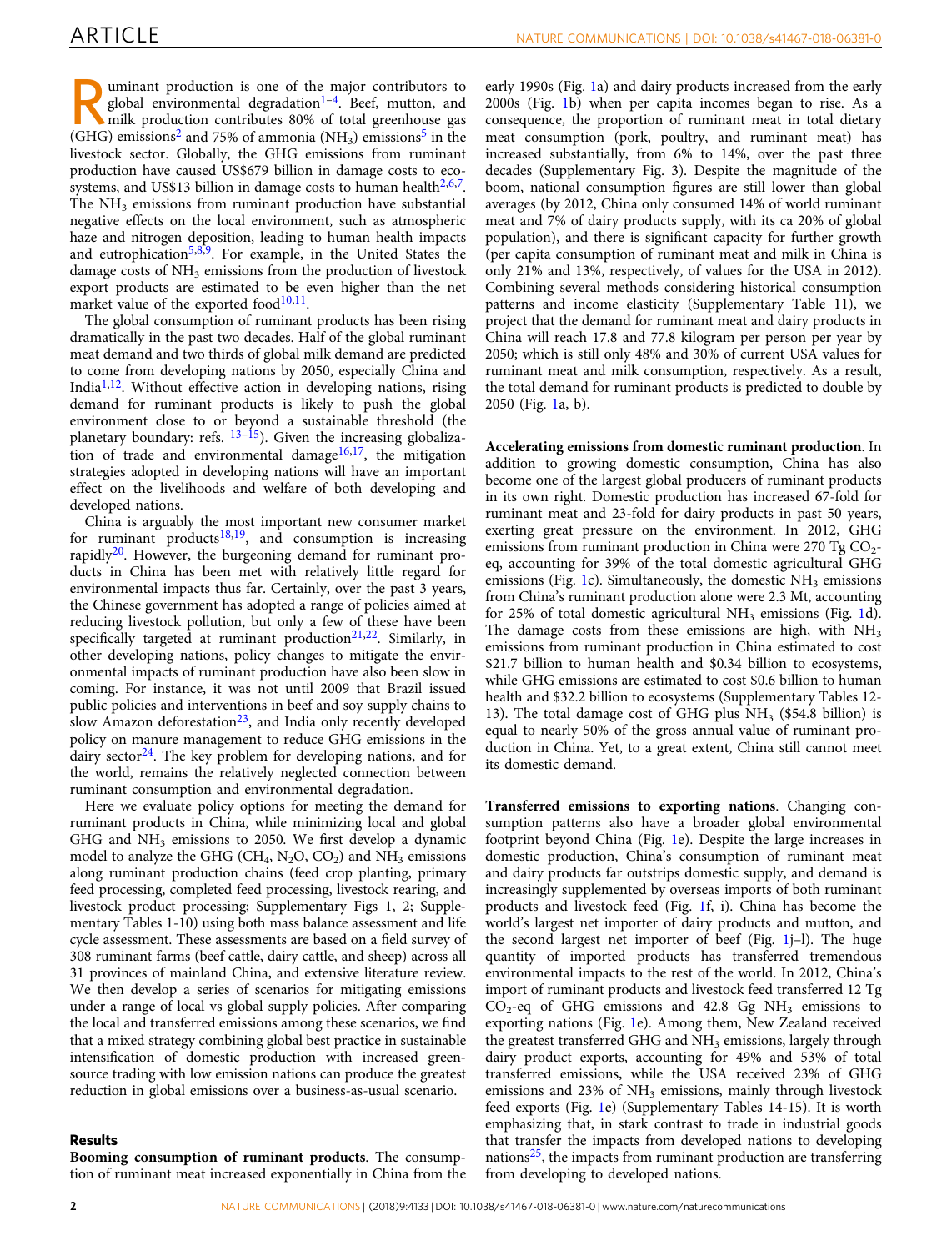<span id="page-4-0"></span>These current transferred emissions figures are just the tip of the iceberg when projected growth in demand for ruminant products to 2050 is taken into account. According to our projections, China's domestic production capacity will only meet 66% of ruminant meat demand and 48% of dairy demand by 2050 (Fig. 1a, b). Assuming the supply gap continues to be met by international trade with no change in types of imports under current agreements with exporting countries (business as usual

scenario, Supplementary Fig. 4), China will transfer emissions of a staggering 106 Tg  $CO_2$ -eq and 0.65 Tg NH<sub>3</sub> to the rest of world in 2050 (Supplementary Fig. 5). The sum of domestic and transferred emissions driven by China's ruminant consumption alone in 2050 would increase GHG to 398 Tg  $CO<sub>2</sub>$ -eq, which is equivalent to  $\sim$ 5% of global sustainable thresholds for GHG emissions<sup>26</sup>; and would increase NH<sub>3</sub> to 2.7 Tg, which is equivalent to ~10% of global sustainable thresholds for  $NH<sub>3</sub>$  emissions<sup>14,[27](#page-11-0)</sup>.



Fig. 1 Trends in China's consumption, production and trade of ruminant products, and the associated local and global transfer of environmental impacts. Ruminant meat and the gaps (a), dairy products and the gaps (b). Greenhouse gas (GHG) emissions (c), and ammonia (NH<sub>3</sub>) emissions (d) in domestic ruminant production in China is significantly higher than that of other nations. Moreover China has a large global environmental impact (e) through the associated negative externalities of rising net imports of ruminant meat (f) and dairy products (g) for human consumption, and maize (h) and soybean (i) for livestock feed from 1961 to 2012. China is now a leading net importer of ruminant products (j–l, data from 2012, unit: t). Nations used to analyse global consumption trend see Supplementary Table 36. Country codes see Supplementary Table 37. Maps are created in ArcGIS (version 10.1, ESRI)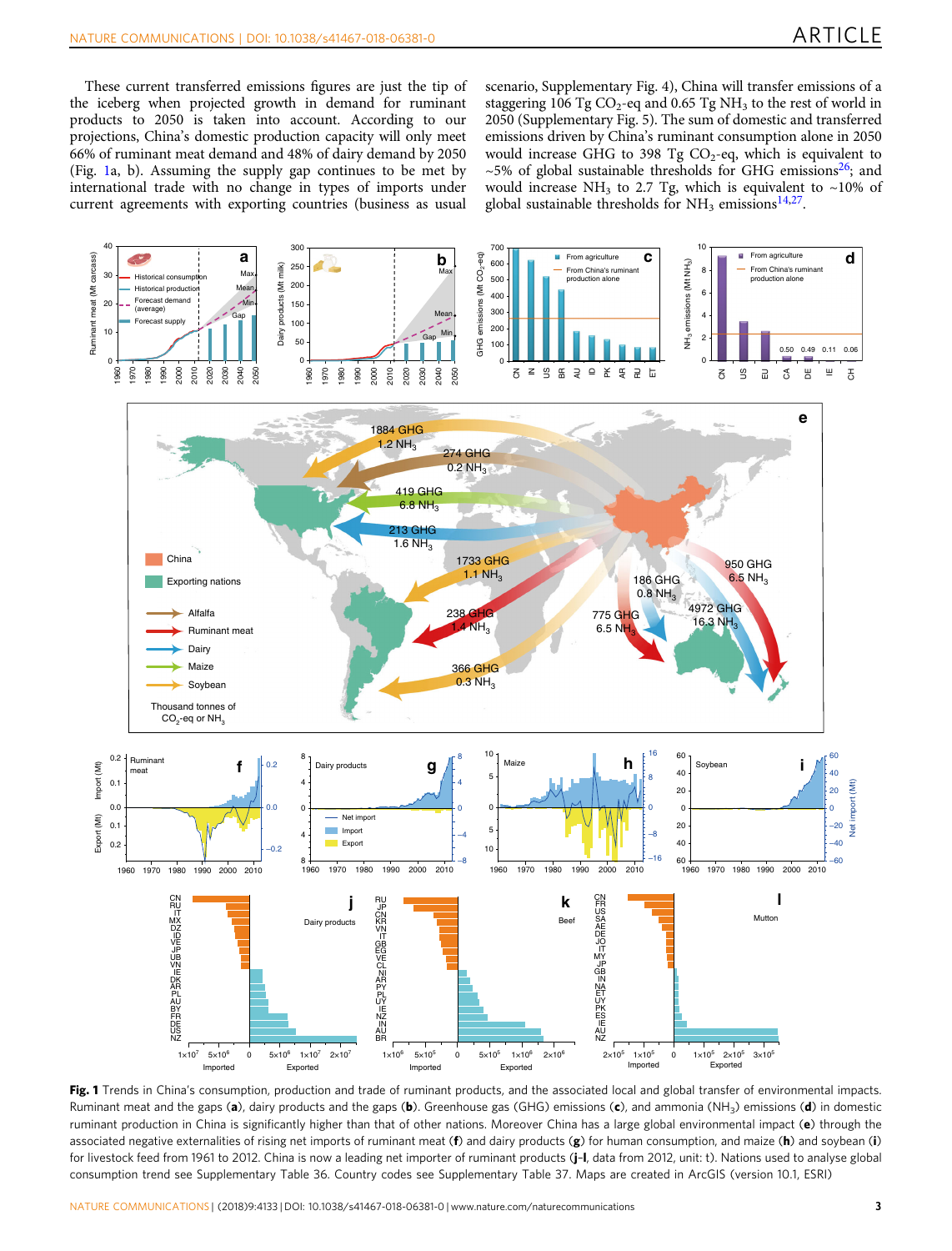<span id="page-5-0"></span>

Fig. 2 Emissions intensity deficit among the nations. The emissions intensities of GHG (a, b) and NH<sub>3</sub> (c, d) for ruminant meat and milk vary across global production systems (grazing: orange circles; industrial: green triangles). The emissions intensities in China are much higher than global best-practice (the emissions intensity difference in local production efficiency). The data are compiled from literature survey (Supplementary Tables 38-39). For nation codes see Supplementary Table 37

Local and global mitigation strategies. Under the business-asusual scenario it is clear that the future environmental costs will be heavy for both developing nations and their trading partners in developed nations. The question is what the best strategy will be to meet growing demand while minimizing both local environmental degradation and the global footprint of impacts across trading partners?

We carried out a quantitative scenario planning exercise (Supplementary Table 16) in which we used a dynamic systems model to develop six scenarios of supply-side management for mitigating the high emissions predicted under the business-asusual scenario S0. We considered potential short-term mitigation strategies via increased imports from nations with low emissions intensity in their production systems (which we define as greensource trade), and long-term mitigation via improving domestic technologies toward global best-practice in emissions control (Fig. 2a–d). Central to these mitigation strategies is recognition of the much higher emissions intensities of domestic production in China, compared with leading export nations around the world (Fig. 2a–d). Even for the most efficient of the production systems in China (industrial systems; Fig. [3](#page-6-0)a, b), GHG emissions intensities are still 27% higher for milk production and 59% higher for beef production than in developed nations (Fig. 2a, b), while  $NH<sub>3</sub>$  emissions intensities in industrial milk and beef systems in China are 43% and 103% higher, respectively, than those in developed nations (Fig. 2c, d).

In the first scenario S1 (Globalized ruminant expansion) (Fig. [4](#page-7-0); Methods), we explore whether strengthening trade can close the supply gap and mitigate emissions in the short term if a green source trade strategy is adopted for importing ruminant products from nations with lower emissions intensities in their ruminant production systems (Fig. 2a–d). We assume the ruminant products gap would be filled solely by increased green source trade, without policies that specifically target domestic production practices. Compared to the reference baseline, this policy would result in small reductions in global GHG by 3% (11 Tg CO<sub>2</sub>-eq) and NH<sub>3</sub> by 4% (0.1 Tg NH<sub>3</sub>) (Fig. [4\)](#page-7-0), with no emissions changes for China. Transferred GHG would decrease by  $11\%$  and NH<sub>3</sub> by 16%. The reduction in global emissions is due to the lower emissions intensity of ruminant production in trading partners working to global best practice standards (Fig. 2a–d).

Another green-source trade strategy is to import the additional supply of livestock feed required to support domestic intensification from international markets with low emissions production systems. This globalized feed expansion (scenario S2 in Fig. [4](#page-7-0)) would reduce the global GHG by  $3\%$  and NH<sub>3</sub> by  $3\%$  compared with the baseline scenario. The transferred GHG and  $NH<sub>3</sub>$  would decrease by 78% (83 Tg  $CO_2$ -eq) and 92% (0.6 Tg NH<sub>3</sub>), respectively (Fig. [4\)](#page-7-0). At the same time, domestic GHG would increase by 24% (71 Tg  $CO_2$ -eq) and NH<sub>3</sub> by 25% (0.5 Tg NH<sub>3</sub>) as China shifted to self-sufficient domestic demand for meat and milk. This strategy would have almost the same minor reductions in global  $NH<sub>3</sub>$  emissions as in the scenario for globalized ruminant strategy (S1) (Fig. [4\)](#page-7-0), but a very large decrease in the environmental footprint of impacts on China's trading partners.

Next, we explore an emissions mitigation scenario in which an increase in ruminant production within China could potentially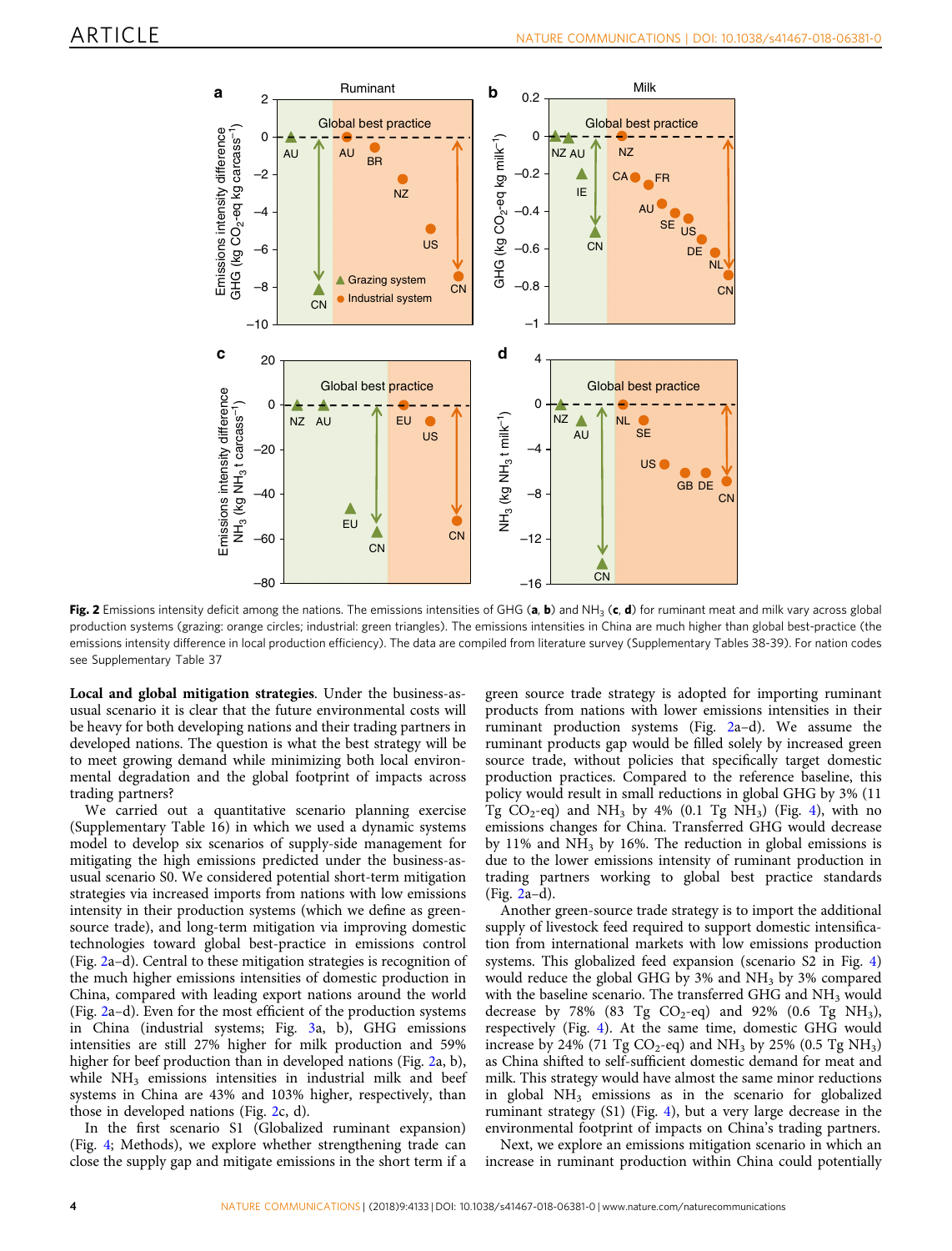<span id="page-6-0"></span>

Fig. 3 China's current level of production technology indicated by emissions intensity. The steps of the ruminant production chain (a), including crop cultivation, primary feed processing, completed feed processing, livestock raising, and livestock processing. The GHG (b) and NH<sub>3</sub> (c) emissions intensities in each of the steps in ruminant meat and milk production. The light blue, yellow, and green in the pie chart in **b** represents CH<sub>4</sub>, N<sub>2</sub>O, and CO<sub>2</sub> emissions, respectively. The production contribution of each production systems in China see Supplementary Fig. 8, and the diagrams of the calculators see Supplementary Figs 9-11

be achieved by applying the latest global standards in emissionscontrol technologies (Fig. [4](#page-7-0)). This localized technology improvement strategy (scenario S3 in Fig. [4\)](#page-7-0) would produce a dramatic step-change reduction in global GHG by 31% (122 Tg  $CO_2$ -eq) and  $NH<sub>3</sub>$  by 39% (1.1 Tg  $NH<sub>3</sub>$ ), relative to the baseline businessas-usual scenario (Fig. [4](#page-7-0)). Moreover, if China can close the emissions intensity differences in production (Fig. [2a](#page-5-0)–d), this would also be a win-win solution for environmental health in China, with domestic GHG reduction of 29% (84 Tg  $CO_2$ -eq) and  $NH<sub>3</sub>$  reduction of 40% (0.84 Tg  $NH<sub>3</sub>$ ) over baseline. The improvements in technology would also increase productivity and then reduce the gap between the demand and supply of ruminant products. This strategy contributes approximately one third of the net reduction in emissions transfer to global trading partners.

To achieve the transition from current production practices in China to global best-practice, our quantitative life-cycle

assessment clearly shows the steps in the production chain that would need to be targeted (Fig. 3). Feed crop planting and livestock rearing steps contribute the major GHG emissions in China (Fig. 3a, b). The high  $N_2O$  emission during feed crop planting is due to large amounts of fertilizer application, accounting for 59% and 58% of the total  $N_2O$  in the full production chain for milk and beef production, respectively. Methane emissions mainly come from enteric fermentation and inefficient manure management during livestock rearing (Fig. 3b), with  $CH<sub>4</sub>$  emissions from manure management accounting for 23% and 26% of the total  $CH_4$  emissions for milk and beef production, respectively. Similarly, the livestock rearing step in production chains is the major  $NH<sub>3</sub>$  emissions source (51% for beef and 53% for milk, respectively), followed by feed crop planting (47% for beef and 42% for milk) (Fig. 3a, c).

In scenario S4 (Globalized sustainable intensification) (Fig. [4](#page-7-0)), we combine more rapid adoption of green technology in China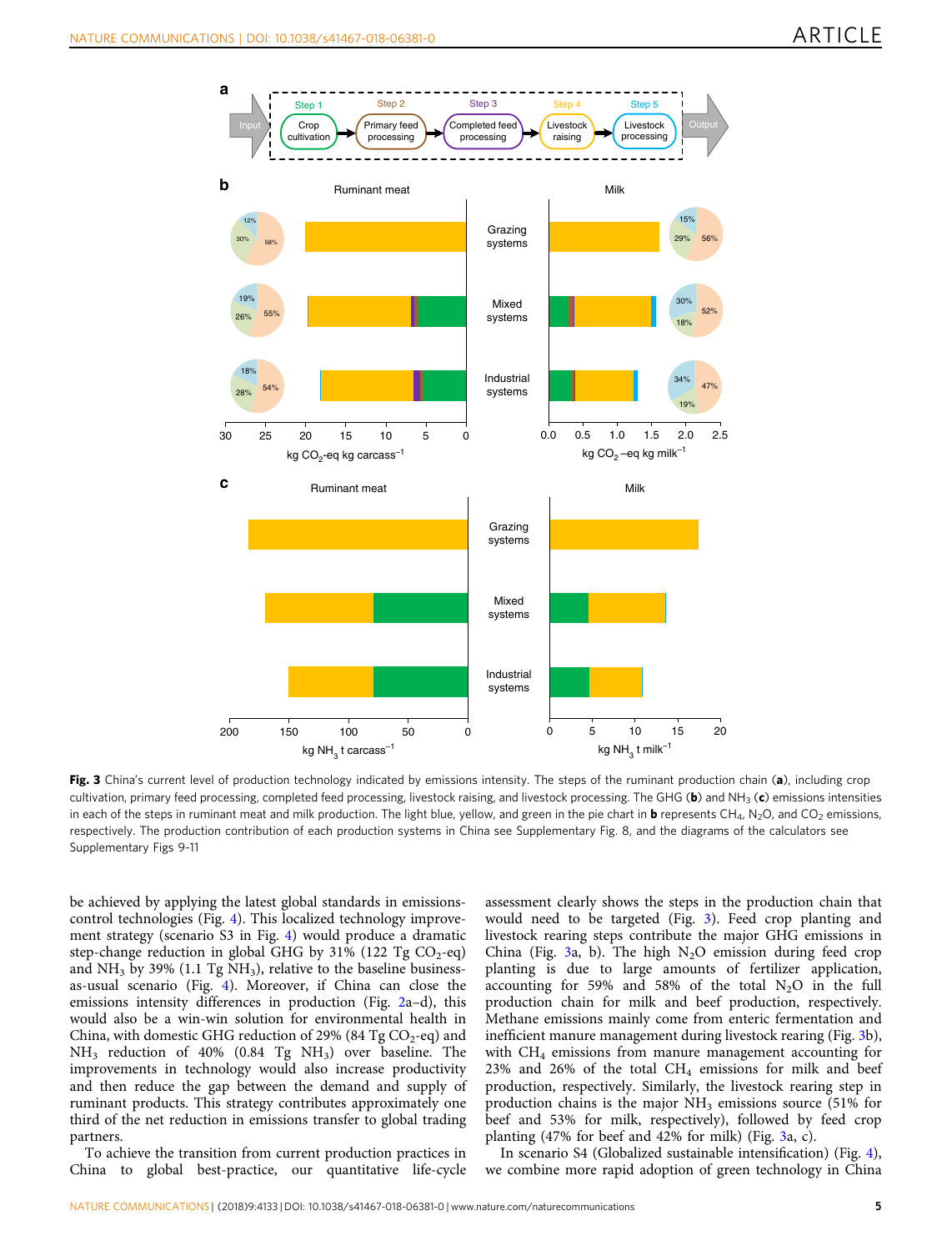<span id="page-7-0"></span>

Fig. 4 Potential mitigation strategies to meet China's demand for ruminant products in 2050 and the corresponding domestic and transferred contributions to global greenhouse gases and ammonia emissions. In scenarios S0–S4, the additional demand relative to 2012 is met by either improved technology in domestic production and/or increased imports of ruminant products or feeds. Green-source trade refers to the import of ruminant products or feeds that are produced with global best-practice in emission controls. Current practice means the importing ratios and importing nations are the same as 2012. Two additional endpoint scenarios (total global supply and total domestic supply) are shown in Supplementary Fig. 5 for comparison. For details of scenario description see Supplementary Table 16

with increased green-source trade to close the supply gap, producing comparable domestic benefits to those seen in scenario S3 but additional reductions in global emissions. Under this strategy, the global GHG emissions would decline by 32% (129 Tg  $CO_2$ -eq) and NH<sub>3</sub> by 41% (1.12 Tg NH<sub>3</sub>) compared with baseline (Fig. 4). At the same time, the transferred environmental impacts to trading partners would also reduce greatly, with GHG declining by 42% (45 Tg  $CO_2$ -eq) and NH<sub>3</sub> by 43% (0.28 Tg NH3), relative to baseline. This scenario produces the most effective combined strategy of long-term improvement in green production technology complemented by improved green-source trade, producing substantial domestic and global emissions reductions.

Finally, we explore two alternative endpoint scenarios that correspond to the extremes of a trade-only scenario S5 (Total global supply; Methods) versus complete localization of supply without supplementation by global trade (at least in the long run) in scenario S6 (Total domestic supply; Methods). We assume that all goods are produced with global best-practice (Supplementary Table 16). The two scenarios result in the largest overall reductions in global GHG (ca  $30\%$ ) and NH<sub>3</sub> (ca  $40\%$ ) (Supplementary Fig. 5), but total domestic supply has a minor advantage simply because of the reduced footprint of product transport. Surprisingly, under the latter scenario, the increase in domestic GHG and  $NH<sub>3</sub>$  relative to the baseline scenario would be minimal (Supplementary Fig. 5), which emphasizes the importance of curtailing the domestic emissions intensity deficit. Of course, the feasibility of operationalizing total domestic supply will be limited by the availability of land to grow feed crops with current technologies, and supply would not meet demand under this scenario.

#### **Discussion**

On balance, the scenarios suggest that local technological improvements across the production chain will be the most effective way to mitigate both domestic and global environmental impacts[28](#page-11-0). Technological change can make a large contribution to global emissions reductions, and China should adopt advanced green technologies through local innovation and technology

transfer, such as improved waste recycling to reduce nitrogen pollution $^{14}$  $^{14}$  $^{14}$ , solid–liquid separation to reduce ammonia emis- $sion<sup>13,29</sup>$  $sion<sup>13,29</sup>$  $sion<sup>13,29</sup>$  (Supplementary Table 17). Policy instruments such as tax incentives and financial grants could facilitate more rapid adoption of these technologies<sup>30</sup>. For example, recoupling industrial livestock breeding with local feed crop production to alleviate air and wastewater pollution is now supported by some provincial governments (Supplementary Discussion). However, this is still rare in China despite government encouragement (Supplementary Table 18-19), because of high input costs and slow economic return.

Although technological improvement has the greatest potential to mitigate environmental impacts in the long term, it is a slow variable to effect change $31,32$  $31,32$ . In terms of productivity, at the national scale, China's annual increase in milk yield from 1961 to 2013 was only 0.03 t head<sup>-1</sup> y<sup>-1</sup> on average. By 2050, if China's milk productivity were to reach the productivity level that the USA had in 2012, the yield increase rate would need to be sixfold faster, at ca 0.20 t head<sup>-1</sup> y<sup>-1</sup>. What is worse, ruminant meat productivity in China lags even further behind developed nations and the rate of increase in productivity is very slow (Supplementary Fig. 6). Simultaneously, interim measures will be needed to meet domestic demand in China while reducing environment impacts in the near future.

Compared to technology, trade is a fast variable to effect change. For instance, the quantities of China's ruminant meat and dairy product imports increased by 70-fold and 29-fold, respectively, in just the past two decades (Supplementary Fig. 6). At least from a local perspective, trade in livestock products could potentially drive rapid improvements in the environment and human health<sup>33,34</sup>. Our scenarios show that both the local and global environmental impacts from China's consumption of ruminant products could also be mitigated by green-source trade (Fig. 4). Admittedly, of course, there are unquantifiable uncertainties in the transferred emissions, as there is an inherent assumption that key importing nations and importing proportions will remain consistent with the current situation. In the short term the increase in green-source trade could mitigate the current tendency for globalization of big agriculture to encourage unsustainable extractivist approaches to global production at the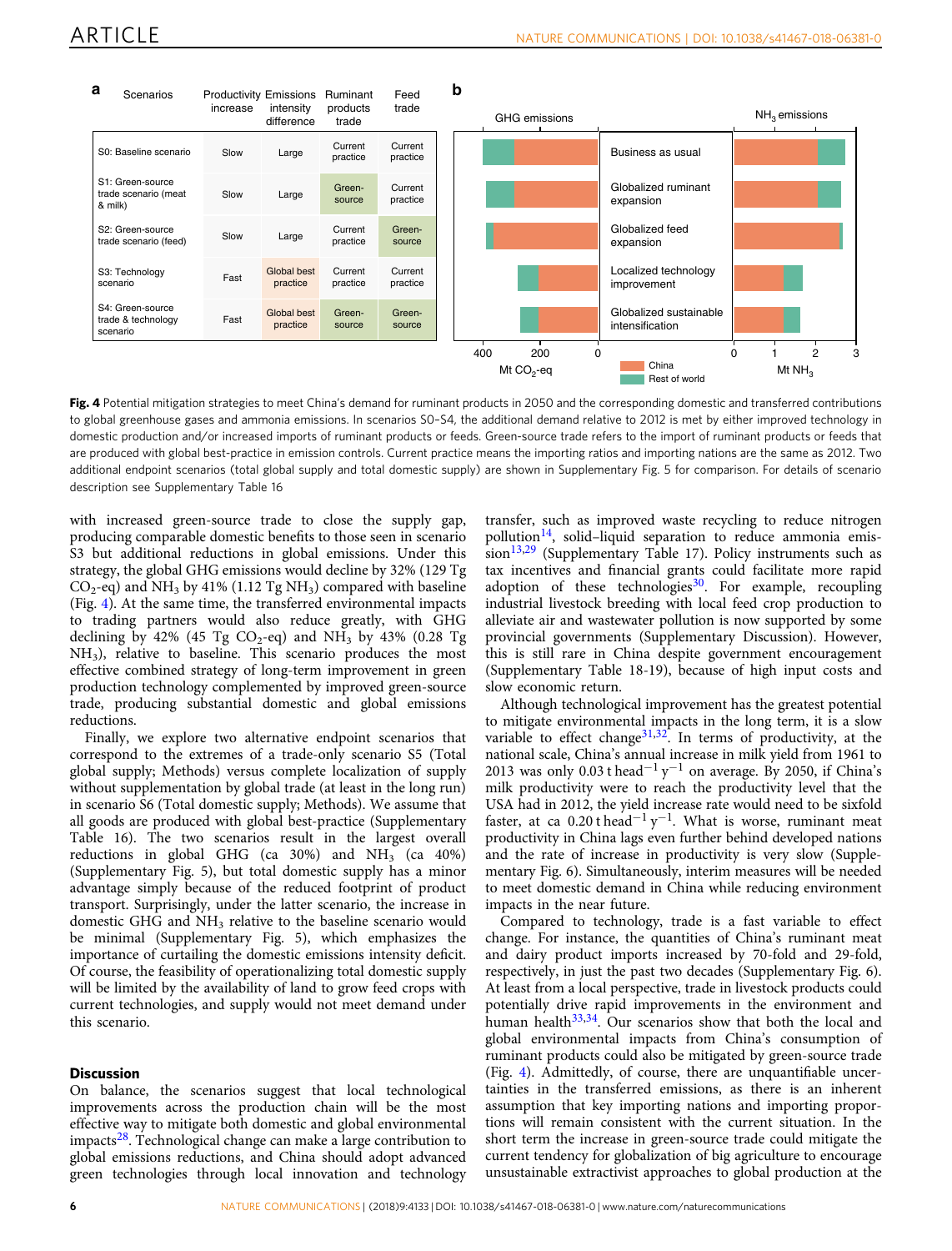expense of environmental degradation. Deepening the green in green-source trade may well provide a solution to the long shadow of the ruminant consumption boom in China. However, more careful consideration must be given to the global footprint of trade across the production chain<sup>[16](#page-11-0),35</sup>. For example,  $NH<sub>3</sub>$ emissions from agricultural production for export have been estimated to cause 5100 premature deaths per year in the  $USA^{10}$ , while the expansion of the beef cattle industry of Australia has resulted in extensive deforestation (300,000 to 700,000 ha per year), and exacerbated drought impacts in Australia's natural ecosystems $18$ . This suggests that the economic benefits of trade may be weakened if the negative environmental impacts transferred to exporters are too high.

We believe that this mixed strategy combining short-term trade and long-term technological changes also has the highest degree of feasibility in the future. First, the major green-source exporting nations (Fig. [2](#page-5-0)) have substantial potential to fill the supply gap due to their high self-sufficiency ratios of ruminant products (Supplementary Fig. 7). For example, according to historical data, the self-sufficiency ratio of dairy production has been rising through time, to as high as 250% in USA, 450% in Australia and 9000% in New Zealand (Supplementary Fig. 7). The currently available export amount from just four of the green-sourcing trading partners, Australia, New Zealand, EU, and USA, alone is sufficient to meet 72% of China's ruminant meat gap and fully meet China's dairy products gap in 2050 (Supplementary Table 20). Second, exporters have strong enthusiasm for increased trade. For example, the EU recently abolished the 31-year-long milk production quota system, which may promote increased production in EU member nations, and bring more and more new dairy products to Chinese market $36$ . Moreover, the overall lifting of the ban on beef imports from Brazil could promote increased trade with  $China<sup>37</sup>$ , and this would only be one among a large number of new trade agreements that China has signed over the past decade (Supplementary Table 21). Third, advanced technologies with lower emissions intensity (we define as green technology) have a high potential to be adopted from developed nations<sup>[38](#page-12-0)</sup>, and innovated locally. For example, existing technology for emissions-free livestock housing systems, such as those in the  $USA^{29}$  $USA^{29}$  $USA^{29}$ , and the pyrolysis of solid manure, such as in the  $EU^{39}$  $EU^{39}$  $EU^{39}$ , could be widely adopted within China within a relatively short timeframe, and adapted to local conditions.

Of course, the development of ruminant livestock production in China will need more land for forage and would compete with grain crops. However, our estimation shows that the demand for forage could be met by more complete and efficient use of summer fallow croplands and winter fallow croplands, as well as by land use changes policy such as the grain to forage program in China (Supplementary Table 22-23) (Supplementary Discussion). The conversion from forest or grassland to croplands is prohibited in China (Supplementary Table 22), and the gaps in grain feed can be closed through international trade and domestic stock (Supplementary Discussion) (Supplementary Table 24-29). For the environmental impacts, forage production would lead to some increase in GHG and ammonia emissions due to fertilizer use on fallow croplands. For instance, in the mixed strategy, planting additional forage on winter and summer fallow croplands would bring additional GHG and NH<sub>3</sub> emissions of 18.6 Mt GHG and 0.4 Mt NH<sub>3</sub>, respectively (Supplementary Table 30-31). Finally, substantial alteration of international trade flows of ruminant meat and milk from exporting nations could cause GHG emissions from land use change in the future, especially in those nations that develop agriculture at the expanse of natural ecosystem degradation $23$  (Supplementary Table 32-35). Great caution is needed to avoid or mitigate such effects.

It is also worth pointing out that we intentionally only focus on supply-side mitigation strategies. Of course, changes in demandside policy have also been widely advocated as mitigation stra-tegies<sup>[14,](#page-11-0)40</sup>, but reducing ruminant consumption in developing nations is not necessarily feasible  $35,41$ . The estimated  $2050$ demand for ruminant meat in China that we use in this study (17.8 kg per person per year) is still below the restricted intake designation (18.3 kg per person per year), which has been identified as a global consumption level for reducing the global emissions from livestock below the  $2005$  level<sup>[41](#page-12-0)</sup>. Moreover, the estimated demand for dairy products in China in 2050 (77.8 kg per person per year) is still lower than the recommended intake of dairy products by the Chinese Nutrition Society  $(110 \text{ kg})^{42}$  $(110 \text{ kg})^{42}$  $(110 \text{ kg})^{42}$ , and the world average consumption level (91 kg)  $^{20}$  $^{20}$  $^{20}$  in 2012. Even the highest estimates of China's per capita annual demand in 2050, based on the income-dependent dietary choice method of Til-man<sup>[28](#page-11-0),43</sup>, is only 19 kg of ruminant meat and 187 kg of dairy products, which amounts to just 52% and 79%, respectively, of the current consumption levels in the Western world (Western Europe, Northern America, and Australia in  $2009)^{20}$ . As other authors have pointed out $43,44$ , reducing environmental impacts through a decrease in ruminant meat consumption might be difficult or infeasible in China and other developing nations at the present time, and we believe that supply-side management is likely to play the fundamental role in mitigating local and global impacts.

Our results clearly show that mitigation of the global environmental impacts of ruminant production must combine a shortterm coping strategy of increased green-source trading, with a long-term plan for sustainable intensification using global bestpractice in green technology. Reconciling technological improvement and international trade will stimulate synergistic benefits for both human well-being and global environmental sustainability. We believe this integrated strategy is also applicable to other developing nations with underdeveloped technology and rapidly increasing demand. As global consumption of ruminant products is increasing, there is no time to lose.

#### Methods

Forecasting demand for ruminant products in China to 2050. We adopt four methods to produce high vs low projected estimates of future demand. The reason is there is no single universally-accepted method of forecasting rates of change in temporal consumption patterns. In the first method, we use the widely-cited Til-man's approach<sup>[28](#page-11-0),[43](#page-12-0)</sup> to estimate rising consumption patterns from the predictive relationship between per capita GDP increase and dietary choices. Our method uses income-dependent dietary trends to analyze the relationship between per capita GDP and per capita consumption for 94 nations (divided into six economic groups), which account for 90% of the world's population (the analyzed nations are listed in Supplementary Table 36). In using this approach we implicitly assume that China will change its consumption patterns in a similar manner to that observed elsewhere in the world with increasing income levels. Our results showed that both per capita ruminant meat and milk consumption were significantly related to per capita GDP across economic groups. To estimate future ruminant product demands, we estimated GDP in China by compiling several estimates of projected growth in annual per capita GDP from the literature<sup>[28](#page-11-0),[43](#page-12-0)–[47](#page-12-0)</sup>. However, this is likely to produce an overestimate of real demand because extrapolation is made on the basis of economic group averages, and not country-specific dietary transitions, when in fact China has always been well below the economic group average for consumption rates.

The second method statistically extrapolates historical trajectories of demand into the future in a business-as-usual manner. We compiled data on historical consumption of ruminant meat (beef, sheep and goat meat) and dairy products (milk excluding butter) from the FAOSTAT database (Global FAO Database; [http://faostat.fao.org/\)](http://faostat.fao.org/), and calculated statistical breakpoints in the relationships (the turning points of changing consumption growth from 1961 to 2009) using the piecewise regression approach presented by Banks-Leite et al.[48](#page-12-0). We then forecasted China's per capita demand for ruminant meat and dairy products from the reference year (2012) to 2050 using the fitted function for trends beyond the most recent breakpoint. Finally, after obtaining the per capita demand (consumption), we used future predicted human population change data from FAOSTAT to calculate total forecast demand for ruminant products to 2050. This method is likely to produce an underestimate of real demand because the FAO data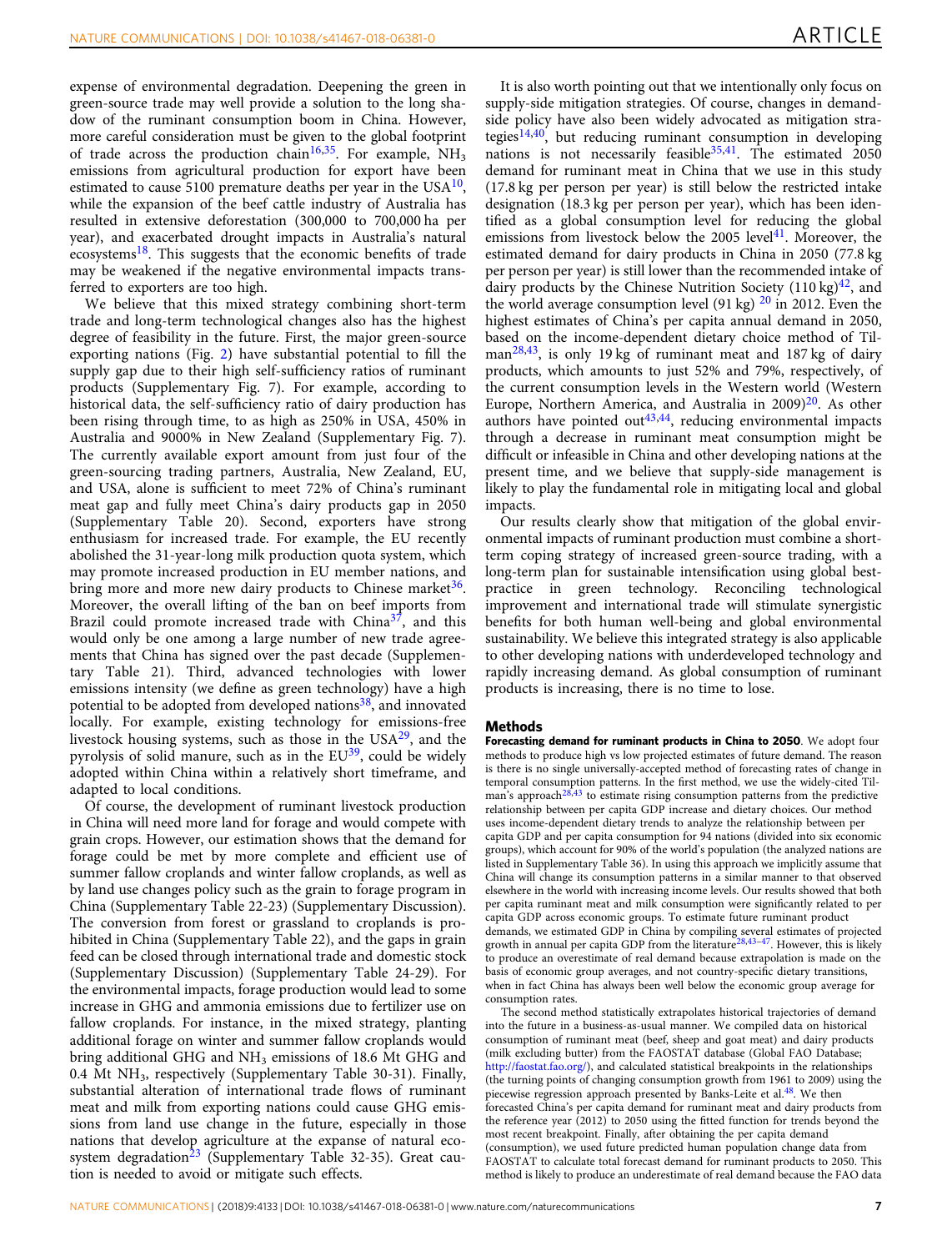do not take into account the large missing component of actual consumption that is met by illegal trade in black market ruminant products smuggled into China<sup>[49](#page-12-0)</sup>.

In the third method, we used the Alexandratos's approach<sup>[50](#page-12-0)</sup> considering the relationship between consumption and per capita GDP. We compiled data of ruminant meat (beef, sheep, and goat meat) and dairy product (milk, excluding butter) consumption of 103 nations in 2007 from the FAOSTAT database (Global FAO Database; <http://faostat.fao.org/>). We then forecasted China's per capita demand for ruminant meat and dairy products from the reference year (2012) to 2050 using the fitted relationship between consumption and per capita GDP. Finally, based on the estimated GDP in China by compiling several estimates of projected growth in annual per capita GDP from the literature<sup>[28](#page-11-0)[,43](#page-12-0)-47</sup>, we obtained the per capita demand (consumption) and the national demand using the future predicted human population change data from FAOSTAT.

Additionally, we adopted Havlík's approach as the fourth method. The approach was developed according to a food demand forecasting equation based on demand income elasticity, demand price elasticity, price, population, per capita GDP, and historical consumption patterns of ruminant meat and milk<sup>51</sup>. We obtained the historical data from FAOSTAT (e.g., population, price, consumption) and the World Bank (per capita GDP). The per capita GDP projections are the same as those described above. First, we established the regression equations between income elasticities (meat and milk) and per capita GDP using data on 131 countries from the USDA. Second, we projected China's future income elasticity of meat and milk based on the fitted equations and the forecast per capita GDP. Third, we incorporated the values obtained from these initial steps into Havlík's equation for food demand forecast to obtain the prior demand quantity for milk and meat<sup>51</sup>. From this we could calculate the optimal demand quantity using future price and price elasticity.

Finally, for the purposes of analysis, we combined these four methods into an average predicted demand to 2050 in order to mitigate potential overestimates or underestimates.

Forecasting ruminant production to 2050. Again, it is challenging to obtain accurate estimates of rates of change in ruminant production, let alone predict future production. We apply two methods to forecast domestic ruminant production in China.

In the first method, we calculated a statistical extrapolation of historical rates into the future using national-scale data. We compiled data on the national production of ruminant meat (beef, sheep and goat meat) and dairy products (milk, excluding butter) from the FAOSTAT database (Global FAO Database; [http://](http://faostat.fao.org/) [faostat.fao.org/](http://faostat.fao.org/)) and calculated statistical breakpoints in the relationships as described above. We then forecast total production to 2050 using the fitted function for trends beyond the most recent breakpoint. However, this is likely to produce an overestimate of real production because linear extrapolation assumes carrying capacity is effectively unlimited (i.e., not asymptotic) and ignores varying biophysical limits within different regions of China.

The second method is based on a more refined province-by-province analysis extrapolating trends in historical production under the assumption of upper limitations on space, water, soil fertility, and other factors in each province. We first projected historical production trends for each province, using data from the Chinese Livestock Statistical Yearbook<sup>52</sup>, and then calculated the sum of the 31 provinces. For the provinces where ruminant meat or dairy production in the last 5 years was stable, we assumed that the current total production would remain stable through time. For other provinces, we assumed the total production would increase, but that production intensity would be constrained by biophysical limits. Therefore we used logistic fitted equations to predict future production in these cases. However, this in turn is likely to represent an underestimate of real future production because it ignores potential technological transitions that could transcend biophysical limits of the natural environment in the future. For the purposes of analysis, we combined these overestimates and underestimates into an average predicted production to 2050.

Calculation of emissions and environmental impacts. Types and geographical distribution: Ruminant production systems were categorized into three types according to feeding regimes, manure management practices, and available statistical data $^{22}$ : grazing systems, industrial systems, and mixed systems. In grazing systems in China, livestock are grazed on extensively managed pastures when the<br>average daily temperature is higher than 10 °C<sup>[53](#page-12-0)</sup>. Most of the excretion is dropped directly onto grassland during the grazing period. The solid part of the excretion is collected when the animals are kept in confinement, but the liquid part is directly leached to the subsoil. These systems are mainly found in grassland areas of Xinjiang, Ningxia, Tibet, and parts of Inner Mongolia (Supplementary Fig. 8).

In industrial systems, livestock rearing occurs in feedlots equipped with an outer cover to maintain stable temperature and humidity regimes, and minimize the extremes of seasonal fluctuations across regions with very different climates. A feedlot is a group of lots or buildings used for the confined feeding, breeding, or holding of animals<sup>[54](#page-12-0)</sup>. This definition includes areas specifically designed for confinement in which manure may accumulate or any area where the concentration of animals is such that a vegetative cover cannot be maintained $54$ . A large fraction of the manure produced in industrial systems is discharged into surface waters, with or without some treatment, or dumped into landfills. A part of the solid manure is exported to nearby farms growing vegetables and fruits after a composting treatment. The industrial systems are found in East China where there is high human population density and per capita GDP.

The industrial systems in China are basically landless systems (in a local context) and the feed regime relies on imported feedstock. Feed largely consists of high-quality alfalfa, hay, maize silage, and concentrates<sup>53</sup>. The industrial system is similar to the concentrated animal feeding operations (CAFO) of other nations, such as the USA, but the scale of the industrial system on individual farms in China is lower than typical international CAFO operations<sup>[54](#page-12-0)</sup>.

In mixed systems (i.e., mixed cropping–livestock system), the livestock are raised in both fields and feedlots. The technology level and feed sources are intermediate between the grazing and industrial systems. The solid part of excretion is collected and mainly applied to adjacent cereal crops, whereas the liquid fraction is only partially collected and the remainder is lost by leaching into the subsoil and wider environment. These systems are mainly found in the ecotone between agricultural and grazing areas in China.

System boundary: The physical boundaries of industrial and mixed ruminant production systems are illustrated in Supplementary Fig. 2a. The full system includes five subsystems (steps): feed crop cultivation (step 1), primary feed processing (step 2), completed feed processing to produce complete feed containing all nutrients, essential minerals and vitamins (step 3), livestock rearing (step 4), and raw product processing (step 5). The reason we separate feed processing into two steps (2 and 3) is to facilitate the disentangling of local and transferred environmental impacts: imported feeds are often the primary products (such as maize grain and soybean) and leave environmental impacts of planting and primary processing offsite, whereas the completed feed is mainly processed in local processing plants which causes environmental impacts locally (Supplementary Fig. 2c). The physical boundary of grazing systems is the rangeland that livestock live in.

Calculations of GHG and NH<sub>3</sub> emissions: To quantify on-farm emissions in China we conducted a field survey of 308 livestock farms representing beef cattle, dairy cattle, sheep, and goats in grazing, industrial, and mixed systems across the 31 provinces of mainland China (Supplementary Fig. 1). The number of selected farms in each province broadly represented the province's relative contribution to total production in China. The ruminant livestock farms were selected to cover different production systems (industrial, mixed, and grazing systems). We conducted on-farm interviews between 2013 and 2016 and gathered the following information: (a) basic information on livestock farms (location, land size, and herd size; Supplementary Tables 1-3); (b) feed and feeding regime (feed formulation and feed importation), (c) output of livestock products (raw milk yield, live weight of cattle, or sheep for slaughter); (d) manure treatment (how the manure was collected and treated, such as whether or not the farm used solid–liquid separation, or biogas fermentation); and (e) financial support and policy subsidies from the government.

We developed a dynamic model to model China's beef and milk production and associated emissions across the full production chain for different kinds of production systems based on the STELLA graphic programming system (High Performance Systems, Inc., Version 9.1.2). The model incorporated herd structure, growth stage, and productivity of cattle, feed import ratio, and a range of other factors described in Supplementary Tables 4-10. Then we developed different calculators to evaluate related emissions, including a  $CH_4$  emissions calculator,  $N<sub>2</sub>O$  emissions calculator,  $CO<sub>2</sub>$  emissions calculator, greenhouse gas (GHG) emissions calculator, and ammonia (NH<sub>3</sub>) emissions calculator (Supplementary Figs 9–11). The key input parameters are summarized in Supplementary Tables 4– 10. The data for the calculations of nitrogen flux, GHG emissions, and NH<sub>3</sub> emissions are from an exhaustive literature survey of peer-reviewed publications from Google Scholar, ISI Web of Science, and the China Knowledge Resource Integrated (CNKI) database. The output from ruminant production systems refers only to the processed products (i.e., dairy products refers only to liquid milk, and beef refers to the meat carcass). We conservatively assumed that emissions from beef production are representative of ruminant meat production generally, so we simply considered mutton in the same manner as beef<sup>13</sup>.

Calculation of nitrogen fluxes to the environment: For the entire ruminant production system and each subsystem, we used a mass balance approach to calculate nitrogen fluxes to the environment ( $N_{\Phi}$ ). The  $N_{\Phi}$  flux includes the emissions of  $N_2$ , NH<sub>3</sub>, NO<sub>x</sub>, and N<sub>2</sub>O to the atmosphere and NH<sub>4</sub><sup>+</sup>-N, NO<sub>3</sub><sup>-</sup>-N, and ON (organic nitrogen) discharge to water bodies or to soil,

$$
N_{\Phi(i)} = N_{\text{input}\Phi(i)} - N_{\text{product}\Phi(i)} - N_{\text{accumulation}\Phi(i)} \tag{1}
$$

$$
N_{\text{input}\Phi(i)} = N_{\text{product}(i-1)} \tag{2}
$$

where *i* denotes each of the subsystems (steps) of ruminant production;  $N_{\text{input}\Phi(i)}$  is N input flux to subsystem *i*;  $N_{product\Phi(i)}$  is N product flux from subsystem *i*;  $N_{\text{accumulation}\Phi(i)}$  is N accumulation in subsystem i. For example, in the cropland subsystem the N input includes atmospheric deposition, chemical fertilizer application, biological N fixation, manure application, seed and irrigation; and the product N includes N in harvested crop grain and straw; the accumulated N is the N accumulation in soil. In primary feed processing plants, the N input is from various feed crops (maize, soybean, green maize, and alfalfa), and the N product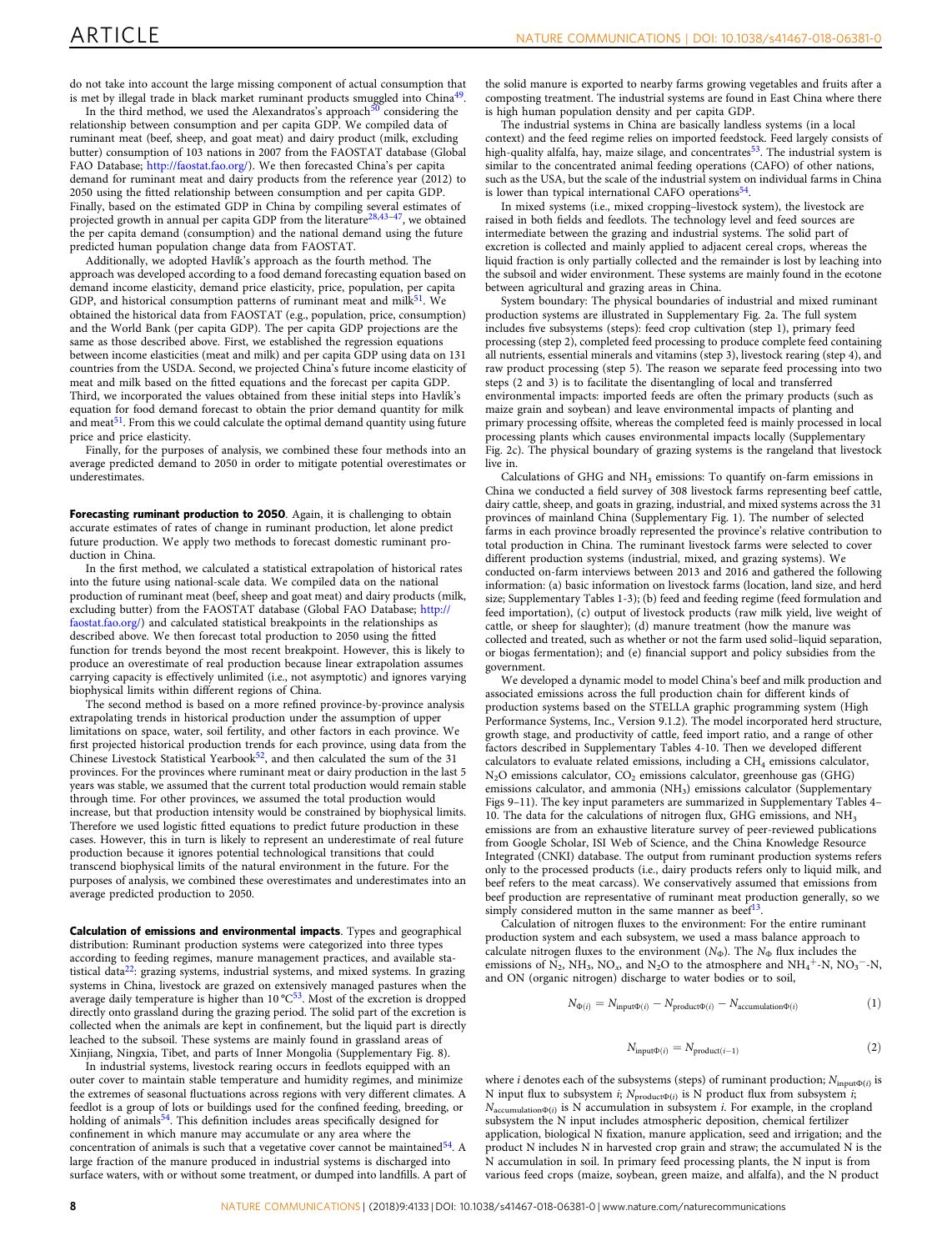fluxes include N in primary feed crop products. In completed feed plants, N input is in the form of various feed crop products and feeding additives, and N product fluxes represent the production of a complete feed product (a mixture that meets the nutritional needs of ruminant animals). In livestock feedlots, N input is in the form of complete feed products, and N product fluxes are ruminant products

(raw milk and/or live animal). In a livestock product plant, N input is in the form of raw milk or live animal, and N product fluxes are primary ruminant products (liquid milk or carcass). For primary feed plants, completed feed plants, livestock feedlots, and livestock product plants, we assumed that there would be no N accumulated in these subsystems.

Calculation of GHG emissions: The emissions of  $CH_4$  in ruminant production systems result primarily from enteric fermentation and manure management. The  $CH_4$  emissions per unit product yield from enteric fermentation ( $E_{CH_4-ef}$  kg (kg) product)<sup>−</sup>1) are calculated as:

$$
E_{\text{CH}_4-\text{ef}} = \sum_{j=1}^{m} \text{EF}_{\text{MA}j} \times N_j / Y \tag{3}
$$

where  $j$  ( $j = 1, 2, ..., m$ ) is the growth stage of ruminant animals (for example, dairy cattle have three growth stages: calf, heifer, and adult cow);  $EF_{MAj}$  (kg head<sup>-1</sup> yr<sup>-1</sup>) is the emission factor of CH<sub>4</sub> from enteric fermentation in stage j;  $N_j$  is the timeperiod of stage j (yr); Y is the yield (kg head<sup>−</sup>1) of a ruminant product during the whole life cycle time of a ruminant animal.

The CH<sub>4</sub> emissions from manure management ( $E_{\text{CH}_4-\text{mm}}$  kg (kg product)<sup>-1</sup>) are calculated as:

$$
E_{\text{CH}_4-\text{mm}} = \sum_{j=1}^{m} \text{EF}_{\text{MS}j} \times N_j / Y \tag{4}
$$

where EF<sub>MSj</sub> is the emission factor (kg head<sup>-1</sup> yr<sup>-1</sup>) of CH<sub>4</sub> from manure in stage j;  $N_i$  and Y are the same as Eq. (3).

The emissions of  $N_2O$  in ruminant production are from applications of chemical fertilizers and manure in cropland (direct and indirect emissions of  $N_2O$ ) and manure management in feedlots. Indirect  $N_2O$  emissions are 1% of the volatilized NH<sub>3</sub>-N and 0.75% of the leached NO<sub>3</sub>-N. The N<sub>2</sub>O emissions from fertilizer application ( $E_{\text{N}_2\text{O}-\text{Ca}}$  kg  $\text{N}_2\text{O}$  ha $^{-1}$  yr $^{-1}$ ) are calculated as:

$$
E_{\text{N}_2\text{O}-\text{ca}} = N_{\text{in}} \times (\text{EF}_{\text{ND}} + \text{EF}_{\text{AD}} \times \text{Frac}_{\text{GAS}-\text{F}} + \text{EF}_{\text{NL}} \times \text{Frac}_{\text{L}-\text{F}}) \times \frac{44}{28} \tag{5}
$$

where  $N_{\text{in}}$  (kg N ha<sup>-1</sup> yr<sup>-1</sup>) is the annual amount of fertilizer (or manure) N applied to soils;  $EF_{ND}$  is the direct emission factor developed for  $N_2O$  emissions from fertilizer application, kg N<sub>2</sub>O-N (kg of N applied)<sup>-1</sup> yr<sup>-1</sup>; EF<sub>AD</sub> is the emission factor developed for N<sub>2</sub>O emissions from atmospheric deposition of N volatilized from managed soil, kg N<sub>2</sub>O-N (kg NH<sub>3</sub>-N + NO<sub>x</sub>-N volatilized)<sup>-1</sup> yr<sup>-1</sup>; Frac<sub>GAS-F</sub> is the fraction of fertilizer N that volatilizes as  $NH_3$  and  $NO_x$ , %; EF<sub>NL</sub> is the emission factor developed for  $N_2O$  emissions from leaching/runoff, kg  $N_2O-N$ kg−<sup>1</sup> yr<sup>−</sup>1; FracL–<sup>F</sup> is the fraction of fertilizer N of leaching/runoff, %; 44/28 is the conversion coefficient from  $N_2O-N$  emission to  $N_2O$  emission.

The N<sub>2</sub>O emissions from manure management ( $E_{\text{N}_2\text{O}-\text{mm}}$  kg N<sub>2</sub>O ha<sup>-1</sup> yr<sup>-1</sup>) are calculated as:

$$
E_{N_2O-mm} = \n\sum_{j=1}^{m} \left[ \left( EF_{NS} + EF_{AD} \times Frac_{GAS-M} + EF_{NL} \times Frac_{L-M} \right) \times NF_j \times N_j \times \frac{44}{28} \right] / Y \n\tag{6}
$$

where  $EF_{NS}$  is the direct emission factor developed for  $N_2O$  emissions from manure management, kg N<sub>2</sub>O-N kg<sup>-1</sup> (of manure N) yr<sup>-1</sup>; Frac<sub>GAS-M</sub> is the fraction of manure N that volatilizes as  $NH_3$  and  $NO_x$ , %; Frac<sub>L-M</sub> is the fraction of manure N of leaching/runoff, %; NF<sub>i</sub> is the amount of manure N produced in growth period j, kg N head−<sup>1</sup> yr<sup>−</sup>1.

According to life-cycle analysis, we also calculated the emissions of GHGs (CO<sub>2</sub>, CH<sub>4</sub> and N<sub>2</sub>O) of pre-production system, including N<sub>2</sub>O and CO<sub>2</sub> emissions from fertilizer production,  $CO<sub>2</sub>$  emission from transportation and energy consumption.

Calculation of  $\mathrm{NH}_3$  emissions: Considering that  $\mathrm{NH}_3$  has serious environment effects, we calculated it separately. The sources of  $NH<sub>3</sub>$  emissions include fertilizer and manure applications in croplands and manure management in feedlots (including from housing, storage, and spreading). The  $NH_3$  emissions from croplands ( $E_{NH_3-c}$  kg NH<sub>3</sub> ha<sup>-1</sup> yr<sup>-1</sup>) are calculated as:

$$
E_{\text{NH}_3-c} = N_{\text{in}} \times \text{EF}_{\text{NH}_3-\text{F}} \times \frac{17}{14} + N_{\text{fix}} \times \text{EF}_{\text{NH}_3-C}
$$
 (7)

where  $N_{\text{in}}$  is the annual amount of fertilizer N applied to soils, kg N ha<sup>-1</sup> yr<sup>-1</sup>; EF<sub>NH<sub>3</sub>-F is the emission factor developed for NH<sub>3</sub> emissions from fertilizer, kg<br>NH<sub>3</sub>-N kg<sup>−1</sup> yr<sup>−1</sup>; 17/14 is the conversion coefficient from NH<sub>3</sub>-N emission to</sub> NH<sub>3</sub> emission; N<sub>fix</sub> is the nitrogen fixation rate from nitrogen-fixing crops, kg N ha <sup>−1</sup> yr<sup>−1</sup>; EF<sub>NH3</sub>- $\rm C$  is the emission factor developed for NH<sub>3</sub> emissions from nitrogen-fixing crops, 0.01 kg NH<sub>3</sub> per kg N.

The NH<sub>3</sub> emissions from manure management in housing ( $E_{\text{NH}_3-\text{housing}}$  kg NH<sub>3</sub>⋅ head<sup>-1</sup> yr<sup>-1</sup>) are calculated as:

$$
E_{\text{NH}_3-\text{housing}} = E_{\text{housing}-\text{urine}} + E_{\text{housing}-\text{feces}} \tag{8}
$$

where  $E_{\text{housing-uring}}$  is the NH<sub>3</sub> emissions from urine in housing, kg NH<sub>3</sub> head<sup>-1</sup>

 $yr^{-1}$ ;  $E_{\text{housing\_feces}}$  is the NH<sub>3</sub> emissions of feces in housing, kg NH<sub>3</sub> head<sup>-1</sup>yr<sup>-1</sup>.  $E_{\text{housing\_urine}}$  and  $E_{\text{housing\_feces}}$  are calculated as:

$$
E_{\text{housing-urine}} = \sum_{j=1}^{m} \left( \text{TAN}_j \times \text{Frac}_{\text{urine}-j} \times \text{EF}_{\text{housing-urine}-j} \right) / N_j \tag{9}
$$

$$
E_{\text{housing-feces}} = \sum_{j=1}^{m} \left[ \text{TAN}_j \times \left( 1 - \text{Frac}_{\text{NH}_3 - \text{urine}-j} \right) \times \text{EF}_{\text{housing-feces}-j} \right] / N_j \quad (10)
$$

where  $N_i$  (yr) indicates the total rearing time of each ruminant animal; TAN<sub>i</sub> is the total amount of NH<sub>4</sub><sup>+</sup>-N generated from housing in growth stage j, kg N head<sup>-1</sup>; Frac<sub>urine–j</sub> is the fraction of urine in manure, %;  $EF_{\text{housing-urine-}j}$  and  $EF_{\text{housing-feces-}j}$ are emission factors of  $NH<sub>3</sub>$  in growth period *j* from urine and feces, respectively, in kg NH<sub>3</sub> kg<sup>-1</sup> (of NH<sub>4</sub><sup>+</sup>-N).

The NH<sub>3</sub> emissions from manure storage ( $E_{\text{NH}_3-\text{storage}}$ , kg NH<sub>3</sub> head<sup>-1</sup> yr<sup>-1</sup>) are calculated as:

$$
E_{\text{NH}_3 \text{ --storage}} = E_{\text{storage} \text{ --urine}} + E_{\text{storage} \text{ --feces}} \tag{11}
$$

where  $E_{\text{storage-urine}}$  is NH<sub>3</sub> emissions of urine in storage, kg NH<sub>3</sub> head<sup>-1</sup> yr<sup>-1</sup>;  $E_{\text{storage-free}}$  is NH<sub>3</sub> emissions of feces in storage, kg NH<sub>3</sub> head<sup>-1</sup> yr<sup>-1</sup>.  $E_{\text{storage-urine}}$ and  $E_{\rm storage\mbox{-}feces}$  are calculated as:

$$
E_{\text{storage} - \text{urine}} = \sum_{j=1}^{m} \left( \text{TAN}_j \times \text{Frac}_{\text{urine}-j} - E_{\text{housing} - \text{urine}-j} \right) \times \text{EF}_{\text{storage} - \text{urine}-j} / N_j \tag{12}
$$

$$
E_{\text{storage}-\text{feces}} = \sum_{j=1}^{m} \left[ \text{TAN}_j \times \left( 1 - \text{Frac}_{\text{urine}-j} \right) - E_{\text{housing}-\text{feces}-j} \right] \times \text{EF}_{\text{storage}-\text{feces}} / N_j \tag{13}
$$

where  $N_i$  is the rearing time of each ruminant animal;  $TAN_i$  is the total amount of NH<sub>4</sub><sup>+</sup>-N generated from storage in growth stage j, kg N head<sup>-1</sup>; Frac<sub>urine-j</sub> is the fraction of urine in manure, %; EF<sub>storage-urine-j</sub>, EF<sub>storage-feces-j</sub> are emission factors of  $NH<sub>3</sub>$  in growth stage j from urine and feces, respectively, in kg head<sup>-1</sup> yr<sup>-1</sup>.

According to life-cycle analysis, we also calculated  $\overline{NH}_3$  emissions from preproduction system, including emission from nitrogen fertilizer production and emission from the transportation.

Environmental impacts allocation: If a production or processing process has more than one product, such as maize grain and straw, or soybean cake and soybean oil, or raw milk and cow meat, the environmental impacts produced during the process are allocated to every product based on a certain strategy<sup>[1](#page-11-0)</sup>. In this study, for milk and meat, the environmental impacts are allocated based on their protein amount<sup>1</sup>. For crop, the environmental impacts allocation is based on the economic value fraction<sup>[1](#page-11-0)</sup> of the target product (concentrate component) and by-products. Since all manure stayed on the farms and was used as fertilizer in the crop production, this was not an output product and therefore no allocation was needed for the manure[2.](#page-11-0) The allocation between milk and cow meat is 92% and 8% in this study, respectively.

Calculation of the damage costs of GHG and  $NH<sub>3</sub>$  on human and ecosystem health: We quantified and monetized the effects of GHG and NH<sub>3</sub> on human and ecosystem health. All three gases (CO<sub>2</sub>, N<sub>2</sub>O, and CH<sub>4</sub>) are important greenhouse gases and their emissions to the atmosphere contribute to climate change, while  $NH<sub>3</sub>$  is an important contributor to the formation of inorganic aerosols<sup>[8](#page-11-0)</sup>. Moreover, atmospheric  $NH<sub>3</sub>$  deposition during rain events<sup>55</sup>, results in acidification of the land and fresh water<sup>56</sup>. We used published coefficients for midpoint environmental impacts to transform emission impacts into endpoint environmental health and human health impacts (see Supplementary Table 13). We measured the damage to human health by disability-adjusted loss of life years  $(DALY)$ <sup>[57](#page-12-0)</sup> and the damage to ecosystem health by biodiversity-adjusted hectare years (BAHY)<sup>7</sup>. A unit of DALY is equivalent to a damage cost of 74,000 EUR<sub>2003</sub>, and a unit of BAHY is equivalent to a damage cost of  $1400$  EUR2003 ( $1 =$ \$ current, considering the inflation from 2003 to 2016, [www.dollartimes.com/](http://www.dollartimes.com/calculators/inflation.htm) [calculators/in](http://www.dollartimes.com/calculators/inflation.htm)flation.htm).

Scenario analyses. We calculated local and global GHG and NH<sub>3</sub> emissions across the whole life cycle of the ruminant production process to 2050. We considered a reference scenario (business-as-usual) and six contrasting scenarios of variation in domestic production versus international trade modes (as detailed in Supplementary Table 16). For comparative purposes, we assumed that in all scenarios China's demand for ruminant products in 2050 was fixed at the levels determined in the forecasting analysis above; i.e. 24.7 Mt for ruminant meat and 107.8 Mt for dairy products. Technology improvements included an increase in productivity and decrease in GHG and  $NH<sub>3</sub>$  emissions intensities. We also assumed that the projected increase in the production of ruminant products relative to 2012 would be realized through industrial production systems. In addition, the Chinese government clearly promoted the grain to feed program in 2015, i.e., changing maize grains to silage or other forage in the cold regions of northern China (Supplementary Discussion). Hence, we assumed that the future expansion of feed fields would predominantly occur in existing farmland instead of forests, so that there would be no large increase in GHG emissions resulting from land use changes.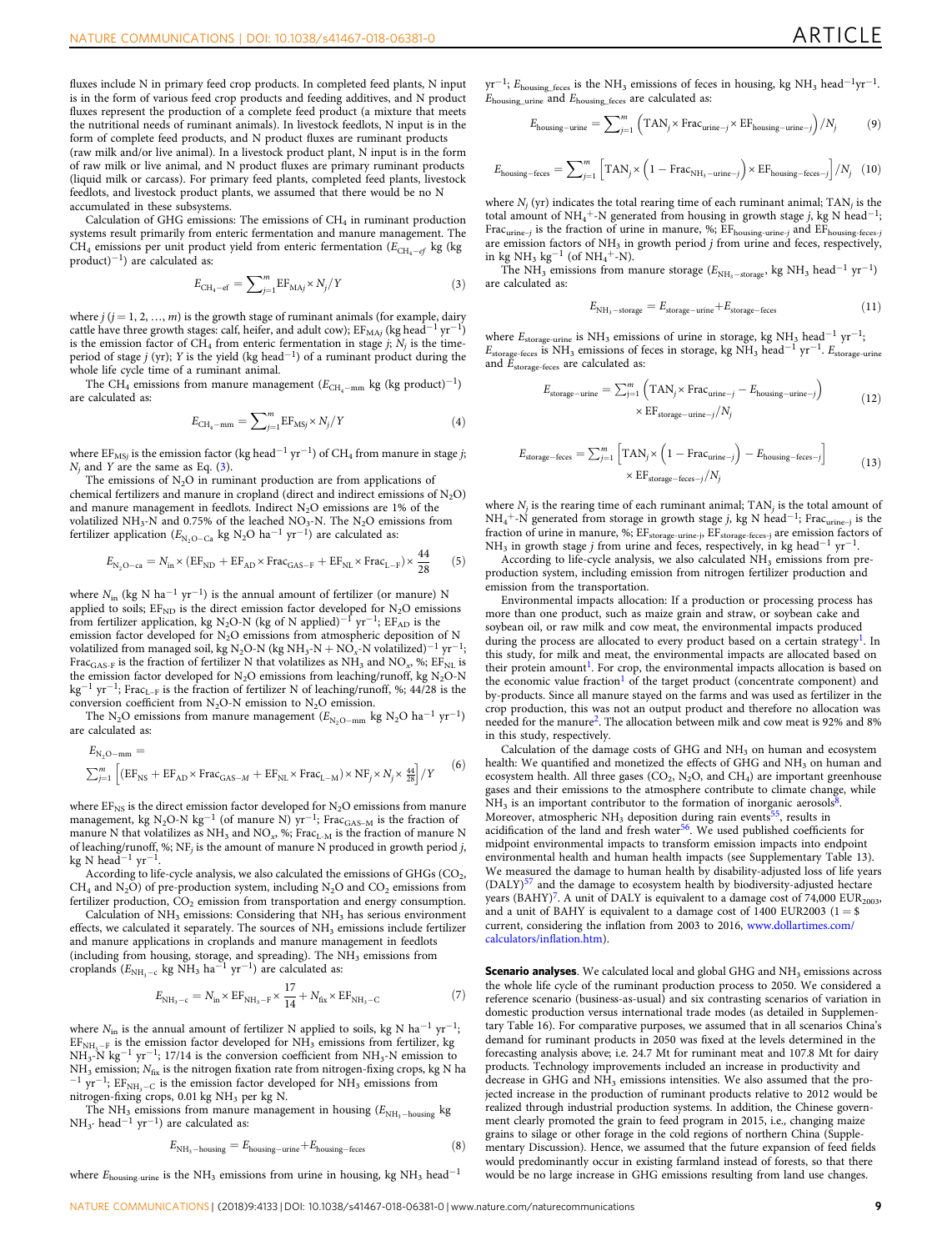<span id="page-11-0"></span>Consequently, in the scenario settings, GHG emissions from land use changes were not a component that was incorporated in this study. For incorporation of dynamic change among competing land uses, see discussion in Supplementary Discussion.

We only considered international trade, while ignoring domestic redistribution among provinces within China. The GHG and NH<sub>3</sub> emissions are those included in the full production chain and transportation of goods and products, but excluding the emissions from energy used for freezer storage due to lack of data (see parameters in Supplementary Tables 14, 15). In scenario calculation, we also considered the decreasing of emission intensities in major exporting nations due to technology improvement. Based on the time series of  $CO<sub>2</sub>$ -eq emissions for beef meat and milk production of 1961–2016 from the FAOSTAT database (Agri-Environmental Indicators-Emission intensities), we estimated the emissions intensities by 2050 (Supplementary Table 32). Due to the lack of historical data on NH<sub>3</sub> emissions intensities, we assumed that the deceasing ratio of NH<sub>3</sub> emission intensities of the major exporting nations is the same as that of the GHG emissions. Taking New Zealand as an example, the GHG emissions intensity of milk production in 2050 is projected to decrease by nearly 13%, so the  $NH<sub>3</sub>$  emissions intensity of milk in 2050 is assumed to decrease by 13% (see Supplementary Table 33). For soybean and alfalfa, we assumed that emissions intensities increased by 30% (Supplementary Tables 34- 35). We used data on the proportion of importing nations and imports of various types of products in 2012 from FAOSTAT (Supplementary Table 15) for future import calculation. All international transportation was assumed to be via shipping, with distance data obtained from Distance Netpas 3.2 ([https://netpas.](https://netpas.net/products/product_detail_DT_CN.php) [net/products/product\\_detail\\_DT\\_CN.php](https://netpas.net/products/product_detail_DT_CN.php)). The loss ratios during transportation were set to 8% for milk, 5% for ruminant meat, and 3% for livestock feed.

Life cycle compilation and analysis. The GHG and  $NH<sub>3</sub>$  emissions intensities of beef and milk in exporting nations were collected from literature sources. To find candidate publications, we searched for papers reporting LCAs for soybean, alfalfa, maize, liquid milk and beef meat using Web of Knowledge, Google Scholar, and PubMed. We chose all published LCAs that detailed the system boundaries of the study and that included and delimited the full cradle to product portion of the food/crop lifecycle of potential GHG and  $\mathrm{NH}_3$  emissions, including emissions from pre-farm activities such as fertilizer production, but excluding emissions from land-use change (Supplementary Table 38). If the studies analyzed production from cradle to farm gate, we recalculated the results to our system boundary. For consistency, we chose the studies in which the allocation method was protein allocation (or we recalculated based on the available allocation information provided). In order to better compare the emissions between different food groups, we calculated emissions per kilogram. The functional unit of dairy cattle is liquid fresh milk (protein content 3.2%). The final product of beef cattle is carcass meat (protein content 20%). We recalculated the GHG emissions based on the coefficients of IPCC 2014 $58$ . Because few data were available on NH<sub>3</sub> emissions from the full production chain, we recalculated NH<sub>3</sub> emissions from cattle breeding based on the proportions of each component of total emissions measured across the whole production chain reported by<sup>[59](#page-12-0)</sup> Thomassen et al. (Supplementary Table 39).

Uncertainty analysis. Uncertainties associated with the calculated emissions were estimated using a Monte Carlo simulation (10,000 runs). The major uncertainty came from the emission factors collected from the published literature. Another important uncertainty source arises from the activity data used in this study. Input variables related to emission factors, cattle population, productivity of cattle, fertilizer use in feed crop cultivation, and some model parameters have been assumed to vary and have been randomly sampled. The medians and 95 percent confidence intervals for these parameters were calculated and used to characterize the uncertainties associated with the GHG and NH3 emissions intensities. The probability distribution functions and uncertainty values assumed for the GHG and NH3 emission model parameters and data input variables are summarized in Supplementary Table 30 and Supplementary Table 31 of the Supplementary Information. Taking the industrial milk production system as an example, the Monte Carlo simulation showed that GHG and NH<sub>3</sub> emissions intensities had an uncertainty range of 0.95–1.84 kg  $CO_2$ -eq per kg milk and 0.0049–0.0167 kg NH<sub>3</sub> per kg milk, respectively.

#### Data availability

The authors declare that all other data supporting the findings of this study are available within the article and its Supplementary Information files, or are available from the corresponding author upon reasonable request.

Received: 28 June 2017 Accepted: 28 August 2018 Published online: 08 October 2018

#### **References**

- 1. Gerber, P. J. et al. Tackling Climate Change through Livestock A Global Assessment of Emissions and Mitigation Opportunities. (Food and Agriculture Organization of the United Nations, Rome, 2013).
- 2. Ripple, W. et al. Ruminants, climate change and climate policy. Nat. Clim. Change 4, 2–5 (2014).
- 3. Herrero, M. et al. Greenhouse gas mitigation potentials in the livestock sector. Nat. Clim. Change 6, 452–461 (2016).
- 4. Clark, M. & Tilman, D. Comparative analysis of environmental impacts of agricultural production systems, agricultural input efficiency, and food choice. Environ. Res. Lett. 12, 1–11 (2017).
- 5. Behera, S. N. et al. Ammonia in the atmosphere: a review on emission sources, atmospheric chemistry and deposition on terrestrial bodies. Environ. Sci. Pollut. Res. 20, 8092–8131 (2013).
- 6. Goedkoop, M. J. et al. ReCiPe 2008, A life cycle impact assessment method which comprises harmonised category indicators at the midpoint and the endpoint level. (National Institute for Public Health and the Environment, Bilthoven, Netherlands, 2009).
- Weidema, B. P. Using the budget constraint to monetarise impact assessment results. Ecol. Econ. 68, 91–98 (2009).
- 8. Gu, B. et al. Agricultural ammonia emissions contribute to China's urban air pollution. Front. Ecol. Environ. 12, 265–266 (2014).
- 9. Kanter, D. R. Nitrogen pollution: a key building block for addressing climate change. Clim. Change <https://doi.org/10.1007/s10584-017-2126-6> (2018).
- 10. Paulot, F. D. & Jacob, J. Hidden Cost of U.S. Agricultural exports: particulate matter from ammonia emissions. Environ. Sci. Technol. 48, 903–908 (2013).
- 11. Stokstad, E. Air pollution ammonia pollution from farming may exact hefty health costs. Science 343, 238 (2014).
- 12. Rosegrant, M. W. et al. International Assessment of Agricultural Knowledge, Science and Technology for Development (IAASTD): Agriculture at a Crossroads, global report. 307–376 (Island Press, Washington, DC, USA, 2009).
- 13. Pelletier, N. & Tyedmers, P. Forecasting potential global environmental costs of livestock production 2000-2050. Proc. Natl Acad. Sci. USA 107, 371–374  $(2010)$
- 14. Bodirsky, B. L. et al. Reactive nitrogen requirements to feed the world in 2050 and potential to mitigate nitrogen pollution. Nat. Commun. 5, 1–7 (2014).
- Campbell, B. M. et al. Agriculture production as a major driver of the earth system exceeding planetary boundaries. Ecol. Soc. 22, 8 (2017).
- 16. Dalin, C. et al. Groundwater depletion embedded in international food trade. Nature 543, 700 (2017).
- 17. Zhang, Q. et al. Transboundary health impacts of transported global air pollution and international trade. Nature 543, 705–709 (2017).
- 18. McAlpine, C. A. et al. Increasing world consumption of beef as a driver of regional and global change: a call for policy action based on evidence from Queensland (Australia), Colombia and Brazil. Glob. Environ. Change 19, 21–33 (2009).
- 19. Machovina, B., Feeley, K. J. & Ripple, W. J. Biodiversity conservation: the key is reducing meat consumption. Sci. Total Environ. 536, 419–431 (2015).
- 20. Food and Agriculture Organization. Statistics Database. <http://faostat.fao.org/> (2017).
- 21. Meng, X. Summary of livestock environmental pollution and environmental management policies. J. Ecol. Rural Environ. 30, 1–8 (2014). (in Chinese with English abstract).
- 22. Bai, Z. H. et al. Nitrogen, phosphorus, and potassium flows through the manure management chain in China. Environ. Sci. Technol. 50, 409–418 (2016).
- 23. Nepstad, D. et al. Slowing amazon deforestation through public policy and interventions in beef and soy supply chains. Science 344, 1118–1123 (2014).
- 24. York, L., Heffernan, C. & Rymer, C. A systematic review of policy approaches to dairy sector greenhouse gas (GHG) emission reduction. J. Clean Prod. 172, 2216–2224 (2017).
- 25. Liu, J. G. & Diamond, J. China's environment in a globalizing world. Nature 435, 1179–1186 (2005).
- 26. Steffen, W. et al. Planetary boundaries: guiding human development on a changing planet. Science 348, 1259855 (2015).
- 27. Vries, W. D. et al. Assessing planetary and regional nitrogen boundaries related to food security and adverse environmental impacts. Curr. Opin. Environ. Sustain 5, 392–402 (2013).
- 28. Tilman, D. et al. Global food demand and the sustainable intensification of agriculture. Proc. Natl Acad. Sci. USA 108, 260–264 (2011).
- 29. Aneja, V. P., Schlesinger, W. H. & Erisman, J. W. Farming pollution. Nat. Geosci. 1, 409–411 (2008).
- 30. Naylor, R. et al. Losing the links between livestock and land. Science 310, 1621–1622 (2007).
- 31. Reynolds, J. F. et al. Global desertification: building a science for dryland development. Science 316, 847–851 (2007).